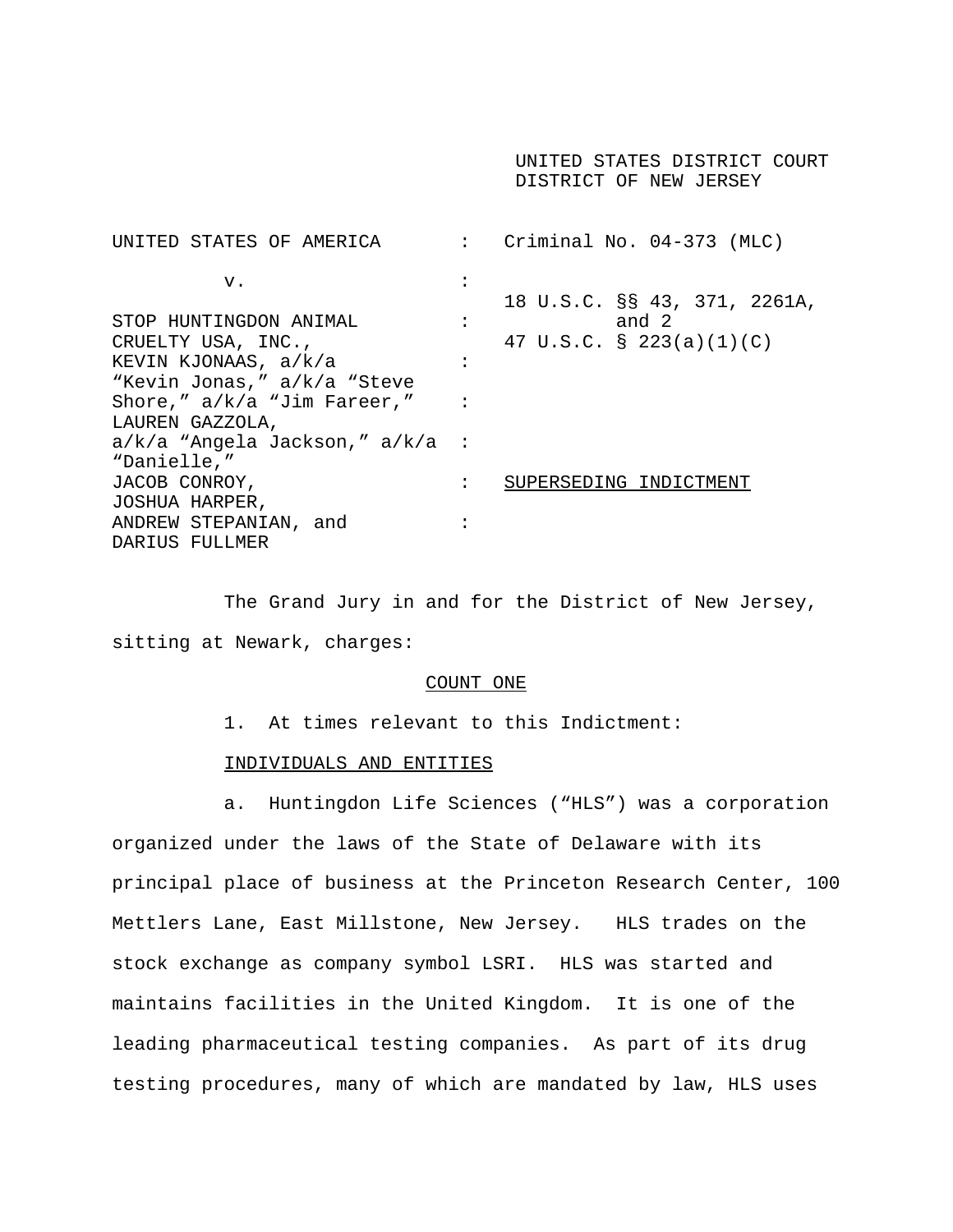animals for, among other things, testing the safety of drugs and chemicals that various manufacturers seek to bring to market. HLS is an "animal enterprise" as that term is defined by Title 18, United States Code, Section 43(d)(1), in that it is a commercial enterprise that uses animals for research and testing. As part of its business operation, HLS utilizes a website as well as e-mail.

b. Stop Huntingdon Animal Cruelty, USA ("SHAC") was a not-for-profit corporation incorporated under the laws of the State of Delaware, with its principal place of business located in New Jersey. SHAC is an organization first started in the United Kingdom and then incorporated in the United States. SHAC was formed to interrupt the business of HLS and ultimately to force it to cease operations altogether due to its use of animals for research and testing. SHAC has used a multi-pronged attack against HLS targeting its workers and shareholders as well as companies (and their employees) which received services from, or provided them to, HLS. SHAC distributed a newsletter and operated a series of websites that disseminated its animal rights ideology and furthered its mission by, among other things, posting information relating to individuals and organizations that SHAC targeted for action. This information included the names, addresses and other personal information about individuals who were employed by HLS and other targeted companies. These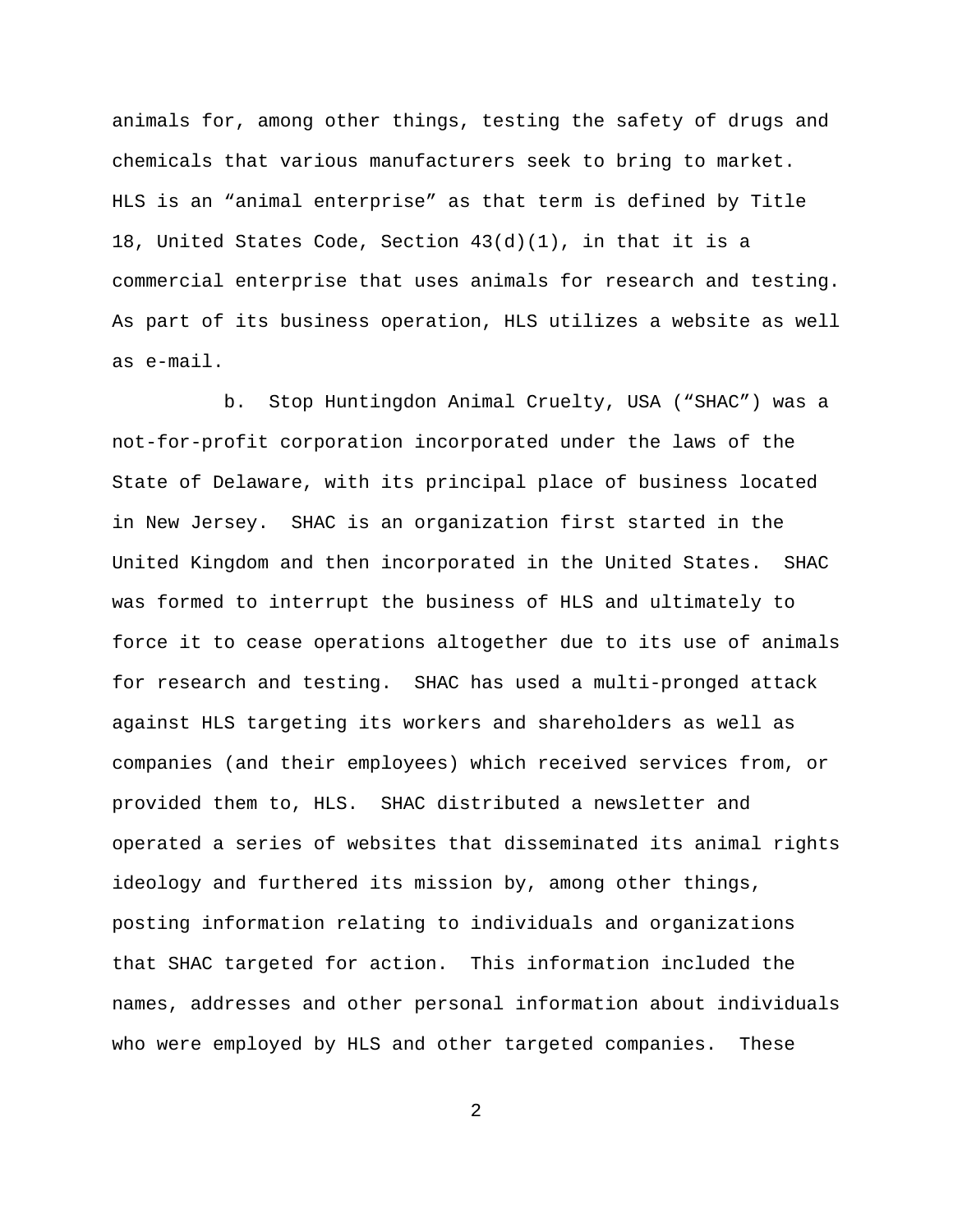websites included www.shacusa.net; www.shacamerica.com; www.shacamerica.net; www.shacamerica.org; www.stephenskills.com; www.october29.org; and www.december1.com (hereinafter sometimes collectively referred to as the "SHAC Website"). The activities of SHAC and the SHAC Website were chosen and coordinated at various times by the defendants KEVIN KJONAS,  $a/k/a$  "Kevin Jonas," a/k/a "Steve Shore," a/k/a "Jim Fareer," LAUREN GAZZOLA, a/k/a "Angela Jackson," a/k/a "Danielle" JACOB CONROY, JOSHUA HARPER, ANDREW STEPANIAN, and DARIUS FULLMER.

c. Defendant KEVIN KJONAS, a/k/a "Kevin Jonas," a/k/a "Steve Shore," a/k/a "Jim Fareer" was the President of SHAC and resided in New Jersey.

d. Defendant LAUREN GAZZOLA, a/k/a "Angela Jackson," a/k/a "Danielle" was the campaign coordinator for SHAC and resided in New Jersey.

e. Defendant JACOB CONROY was affiliated with SHAC and resided in New Jersey.

f. Defendant JOSHUA HARPER was affiliated with SHAC and resided in Seattle, Washington.

g. Defendant ANDREW STEPANIAN was affiliated with SHAC and resided in New York.

h. Defendant DARIUS FULLMER was affiliated with SHAC and resided in New Jersey.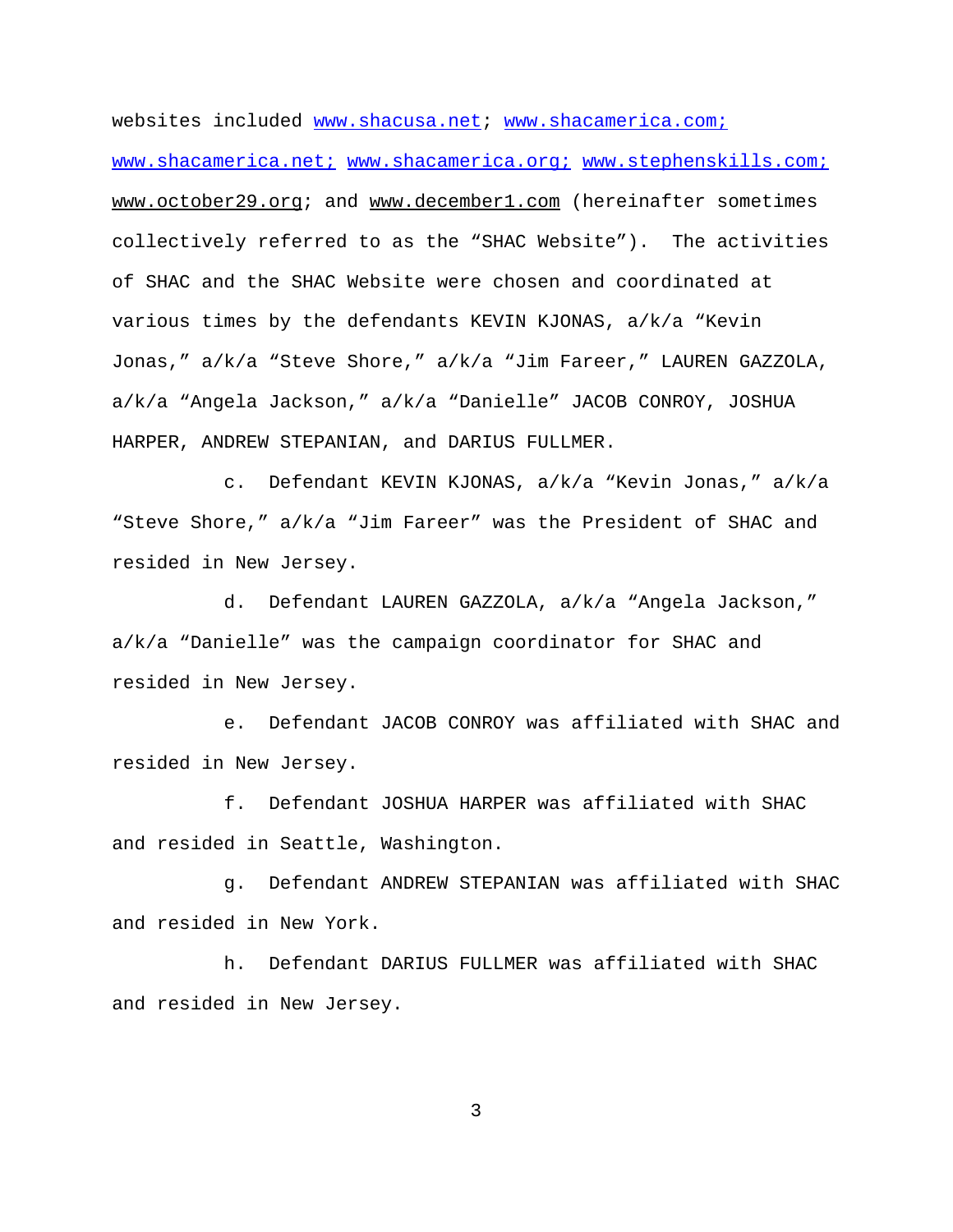i. "S. Inc." was an investment banking firm with its principal place of business in Little Rock, Arkansas. As part of its business operation, S. Inc. utilized a website as well as email.

j. "M. Corp." was a company with its principal place of business in New York, New York, which provided insurance brokerage services on behalf of large corporations and others. As part of its business operation, M. Corp. utilized a website as well as e-mail.

k. "Q" was a company headquartered in New York, New York, involved in investing in companies on behalf of clients. As part of its business operation, Q utilized a website as well as e-mail.

l. "W. Corp." was a company headquartered in Jersey City, New Jersey, involved in trading the stock of publicly traded companies on behalf of clients. As part of its business operation, W. Corp. utilized a website as well as e-mail.

m. "BNY" was a financial institution having its principal place of business in New York, New York, which provided financial services to individuals and corporations. As part of its business operation, BNY utilized a website as well as e-mail.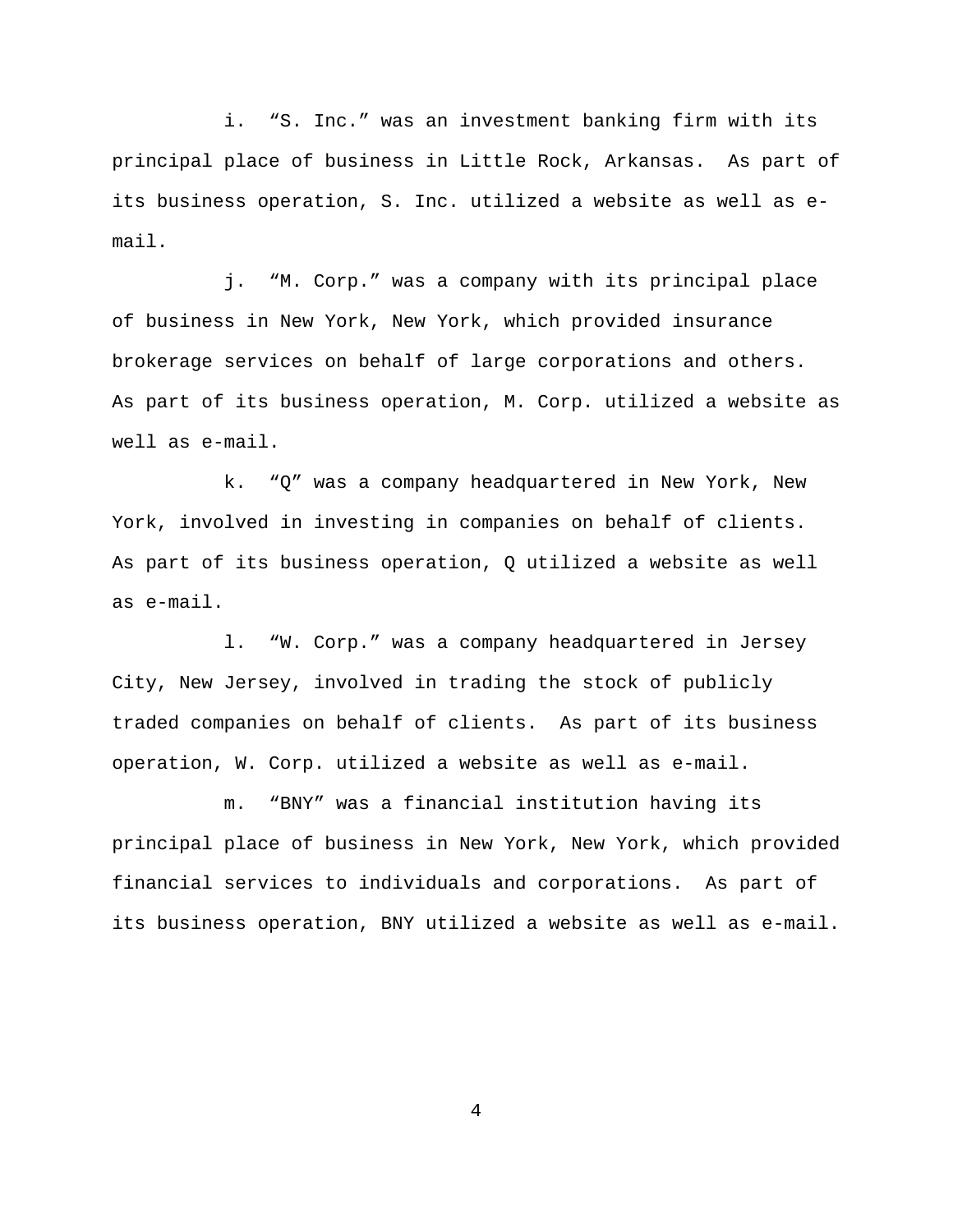n. "C. Corp." was a global pharmaceutical company headquarted in Emeryville, California. As part of its business operation, C. Corp. utilized a website as well as e-mail.

2. From at least as early as October, 2001, through February, 2004, at Somerset, in the District of New Jersey, and elsewhere, defendants

> STOP HUNTINGDON ANIMAL CRUELTY, USA INC., KEVIN KJONAAS, a/k/a "Kevin Jonas," a/k/a "Steve Shore," a/k/a "Jim Fareer," LAUREN GAZZOLA, a/k/a "Angela Jackson," a/k/a "Danielle," JACOB CONROY, JOSHUA HARPER, ANDREW STEPANIAN, and DARIUS FULLMER

did knowingly and willfully combine, conspire and agree with one another and others to use a facility in interstate and foreign commerce for the purpose of causing physical disruption to the functioning of HLS, an animal enterprise, and intentionally damage and cause the loss of property used by HLS, in an amount exceeding \$10,000.

# OBJECT OF THE CONSPIRACY

3. It was the object of the conspiracy to physically disrupt the operations of HLS and drive it out of business either by: (a) directly disrupting the business of HLS or (b) disrupting the business of companies that either provided services to, or purchased services from, HLS, thereby forcing those businesses to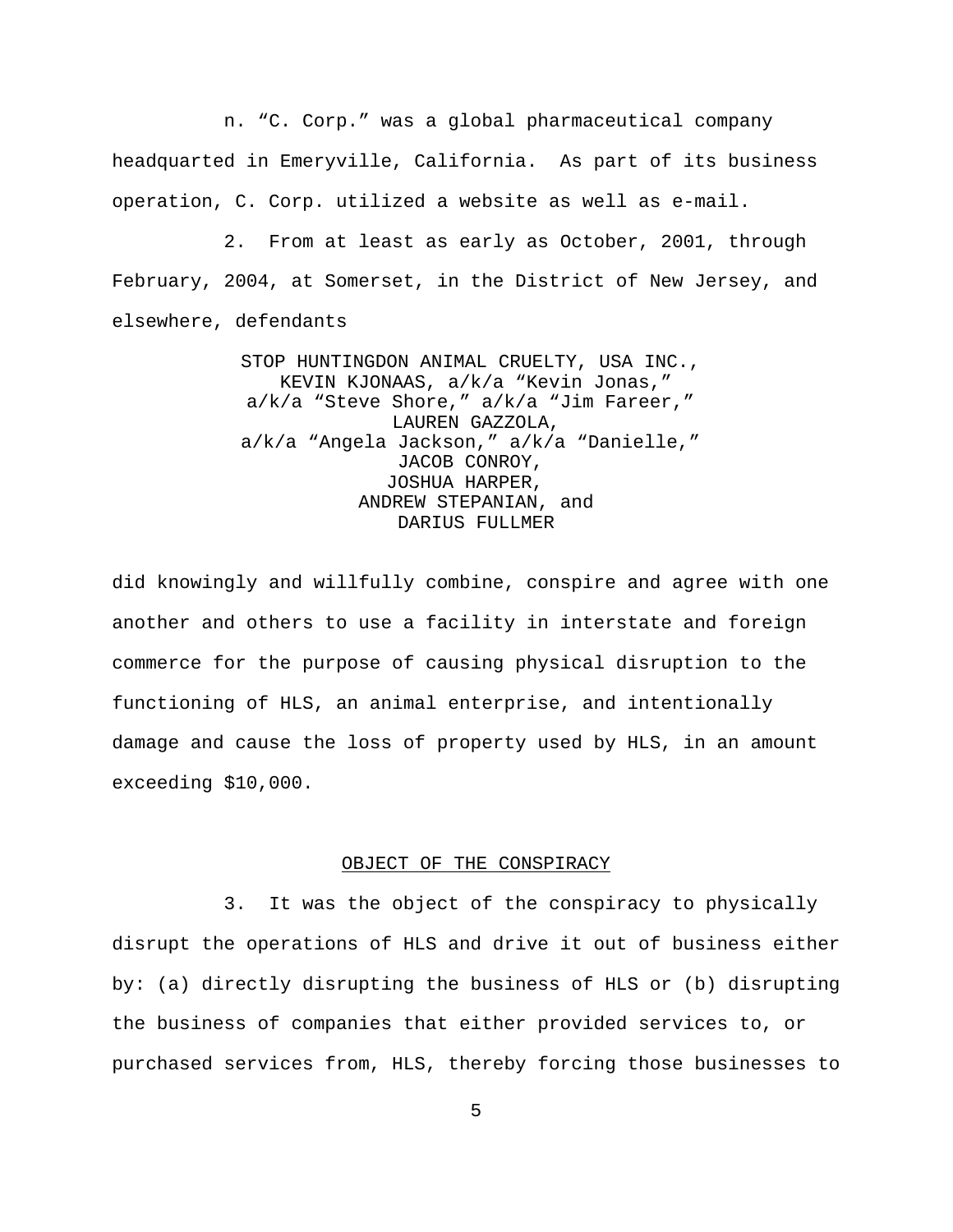cease doing business with HLS and make it impossible for HLS to conduct its business.

#### MANNER AND MEANS

4. It was part of the conspiracy that the defendants embarked on a campaign to enlist animal rights activists to engage in activity meant to harm the business of HLS in any manner available.

5. It was further part of the conspiracy that e-mail and web-based communications were used to disseminate information and coordinate the campaign to shut down HLS.

6. It was further part of the conspiracy that the defendants espoused and encouraged others to engage in "direct action," which as described by SHAC involved activities that "operate outside the confines of the legal system." For instance, the SHAC Website posted what it termed the "top 20 terror tactics," which described "direct actions" that could be taken against companies or individuals such as:

demonstrations at one's home using a loudspeaker;

abusive graffiti, posters and stickers on one's car and house;

invading offices and, damaging property and stealing documents;

chaining gates shut, and blocking gates;

physical assault including spraying cleaning fluid into one's eyes;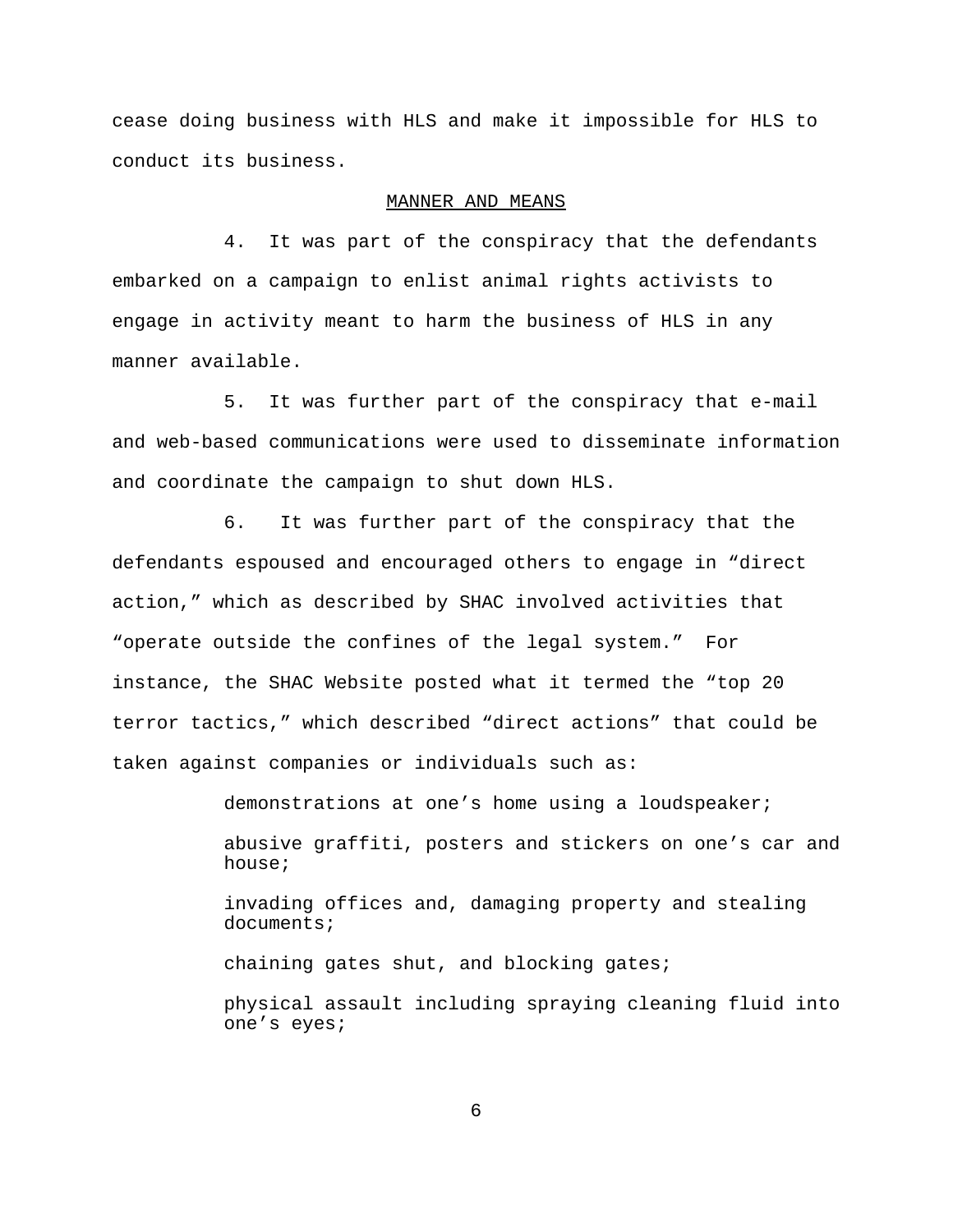smashing the windows of one's house while the individual's family was at home; flooding one's home while the individual was away; vandalizing one's car; firebombing one's car; bomb hoaxes; threatening telephone calls and letters including threats to kill or injure one's partner or children; e-mail bombs in an attempt to crash computers; sending continuous black faxes causing fax machines to burn out; telephone blockades by repeated dialing to prevent the use of the telephone; and arranging for an undertaker to call to collect one's body. 7. It was further part of the conspiracy to conduct telephone and e-mail blitzes, fax blitzes and computer blockades against HLS in order to divert HLS employees from their regular work.

8. It was further part of the conspiracy that

information would be disseminated through the SHAC Website to coordinate computer attacks on HLS with the intent of causing damage to, or shutting down, HLS' computer systems.

9. It was further part of the conspiracy that SHAC would post the names, addresses, home telephone numbers and other personal information of HLS employees on the SHAC Website and encourage people to engage in acts of harassment and intimidation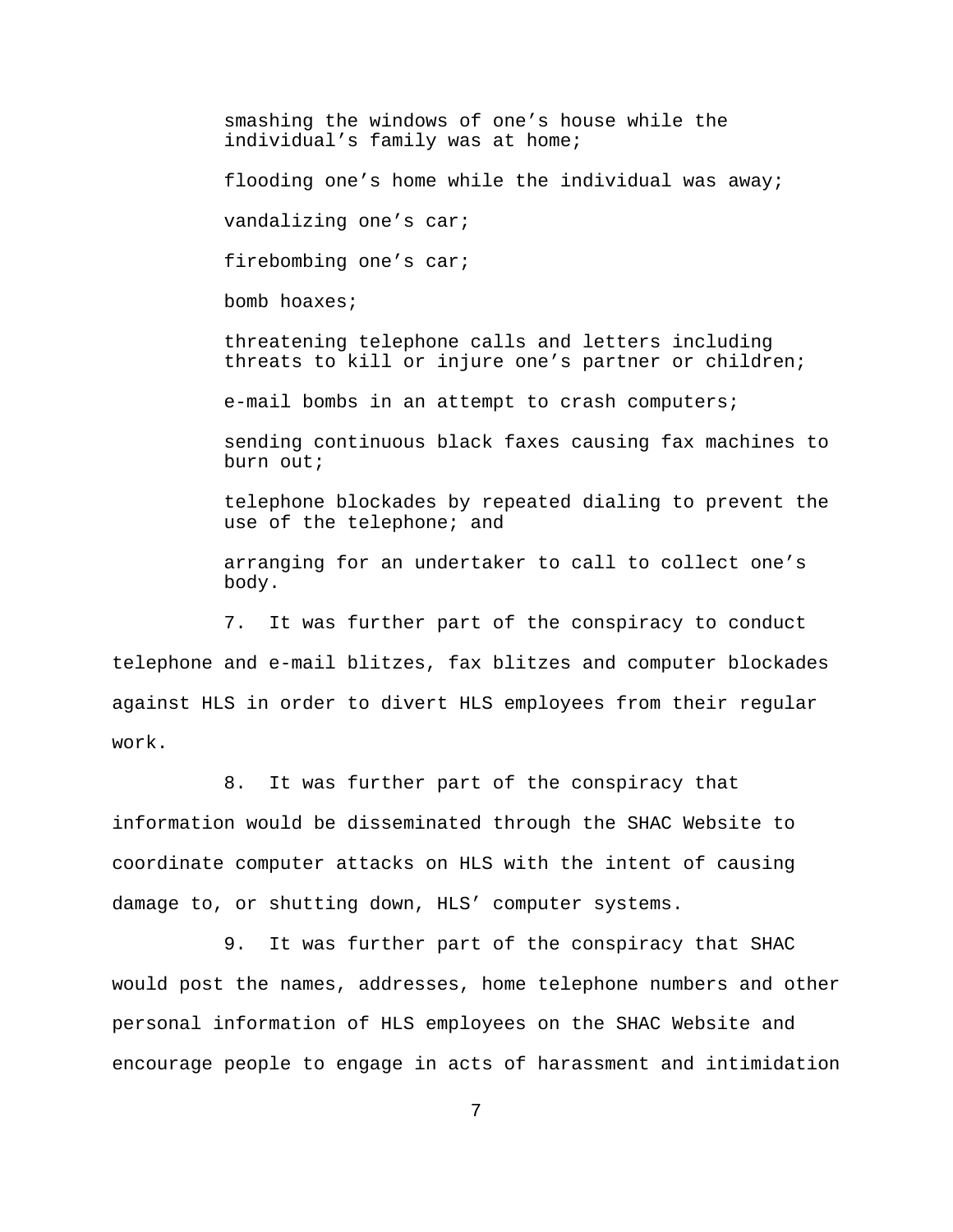against those HLS employees at their homes, through mailings, telephone calls, home demonstrations, vandalism of their real and personal property and other "direct action," in an attempt to place them in reasonable fear of serious bodily injury and/or death and cause targets to resign from HLS and thereby further disrupt HLS' business activities.

10. It was further part of the conspiracy that acts of intimidation and vandalism perpetrated on HLS employees would be reported on the SHAC Website in a manner designed to foster additional acts against those same employees as well as others whose personal information had been posted on the SHAC Website.

11. It was further part of the conspiracy that acts perpetrated on HLS and its employees, which were reported on the SHAC Website, would be used as examples in order to intimidate, harass and threaten other individuals and companies and place individuals in a reasonable fear of serious bodily injury and/or death.

12. It was further part of the conspiracy that each week SHAC designated a company that was either doing business with HLS or was a customer of HLS as the "target of the week" in order to make that company the victim of "direct action" by animal rights supporters and force the company to cease its business relationship with HLS.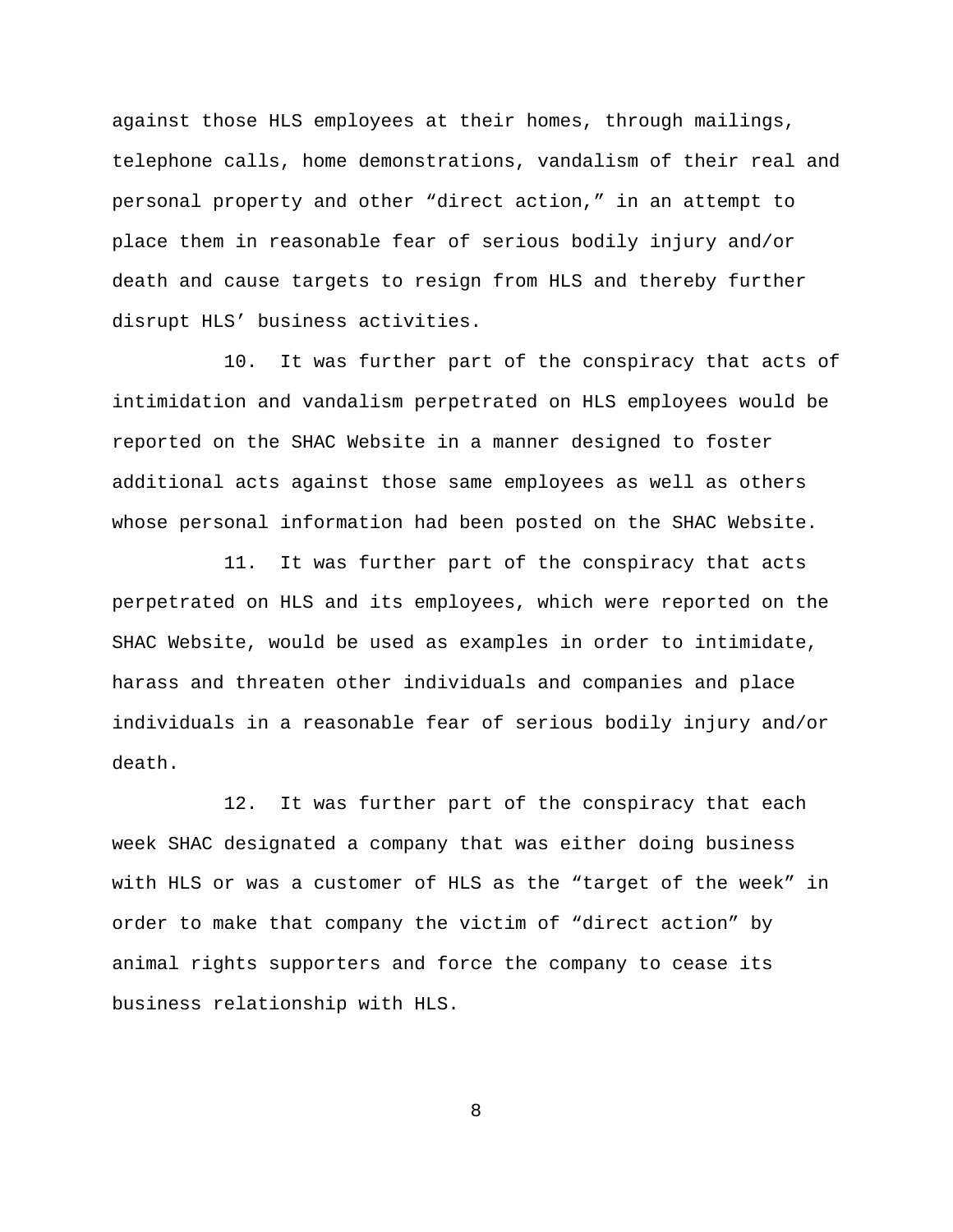13. It was further part of the conspiracy that SHAC targeted certain companies on an ongoing basis in order to pressure those companies into ceasing their business relationships with HLS. SHAC and the defendants selected as "ongoing targets" certain companies deemed vital to HLS' ability to maintain its business operation.

14. It was further part of the conspiracy that once a company was either a "target of the week" or an ongoing target of the campaign to shut down HLS, those companies would be subject to many of the same "direct actions" that HLS itself was subjected to. Thus, these target companies would be the recipients of telephone and e-mail blitzes, fax blitzes and computer blockades designed to harm their businesses and thereby force them to cease doing business with HLS.

15. It was further part of the conspiracy that information would be disseminated through the SHAC Website to coordinate computer attacks on certain "targets of the week" or "ongoing targets" in order to cause damage to, or shut down, the computer systems of the target company.

 16. It was further part of the conspiracy that once a company was either a "target of the week" or an "ongoing target," employees of those companies would be subject to many of the same "direct actions" that HLS employees were subjected to. Thus, the names, addresses, home telephone numbers and other personal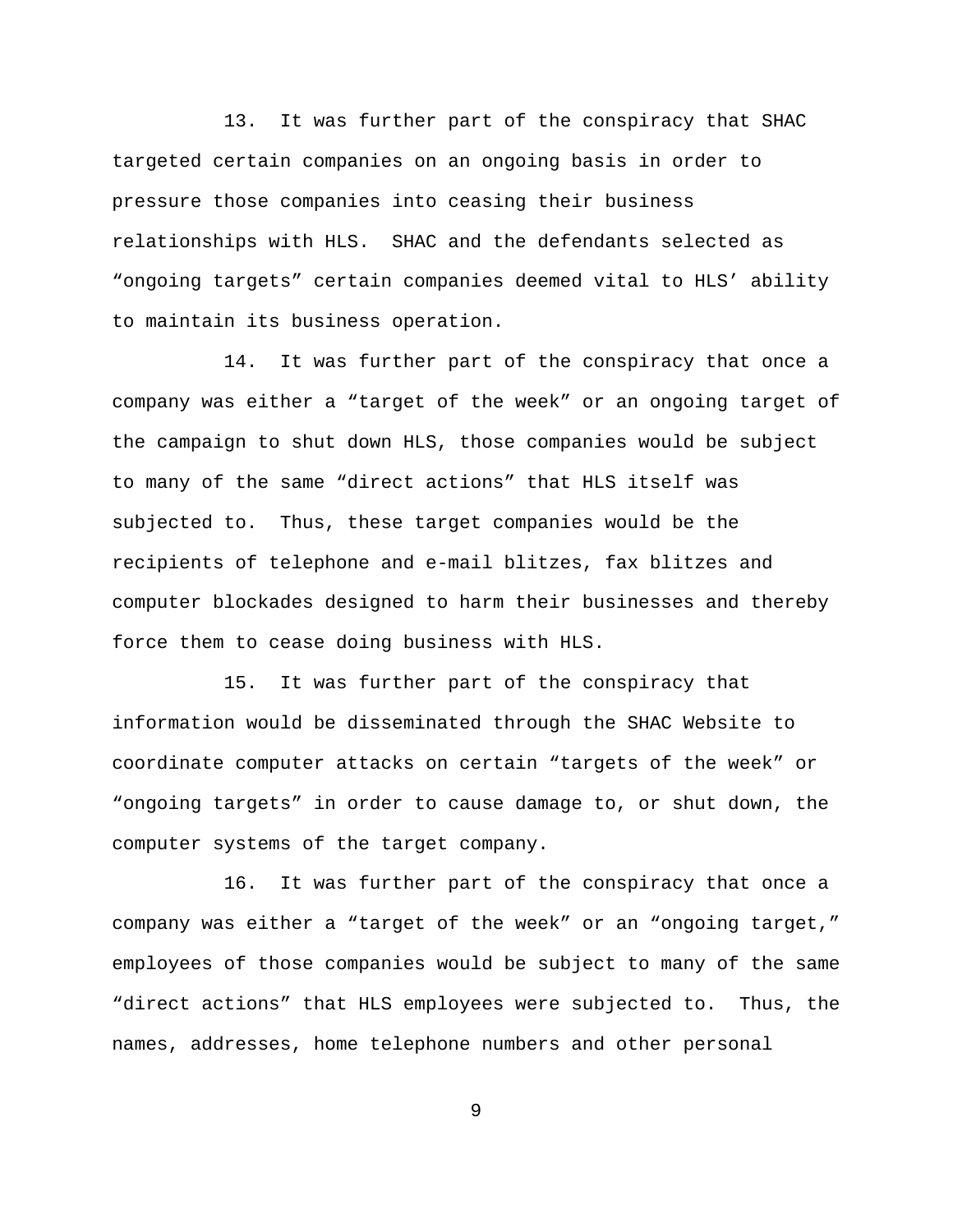information of employees of the target companies would be posted on the SHAC Website, and viewers of the website were encouraged to engage in acts of harassment and intimidation against those employees at their homes, through mailings, telephone calls, home demonstrations and vandalism of their real and personal property. This was done to threaten and intimidate individuals employed by companies doing business with HLS to place them in reasonable fear of serious bodily injury and/or death and to cause them to resign their positions. The defendants thereby intended to disrupt the operations of the target companies and force them to cease doing business with HLS, which in turn would disrupt HLS' business.

17. It was further part of the conspiracy that the SHAC Website reported on acts perpetrated on "targets of the week" or "ongoing targets" and their employees, to be used as examples to intimidate, harass and threaten other individuals and companies and place individuals in a reasonable fear of serious bodily injury and/or death.

18. It was further part of the conspiracy that defendants and others would take steps to conceal their conduct by, among other things, using false names; using computer programs designed to scramble e-mail messages so that they could not be read or understood by anyone other than an individual having the proper code; burning documents; falsely attributing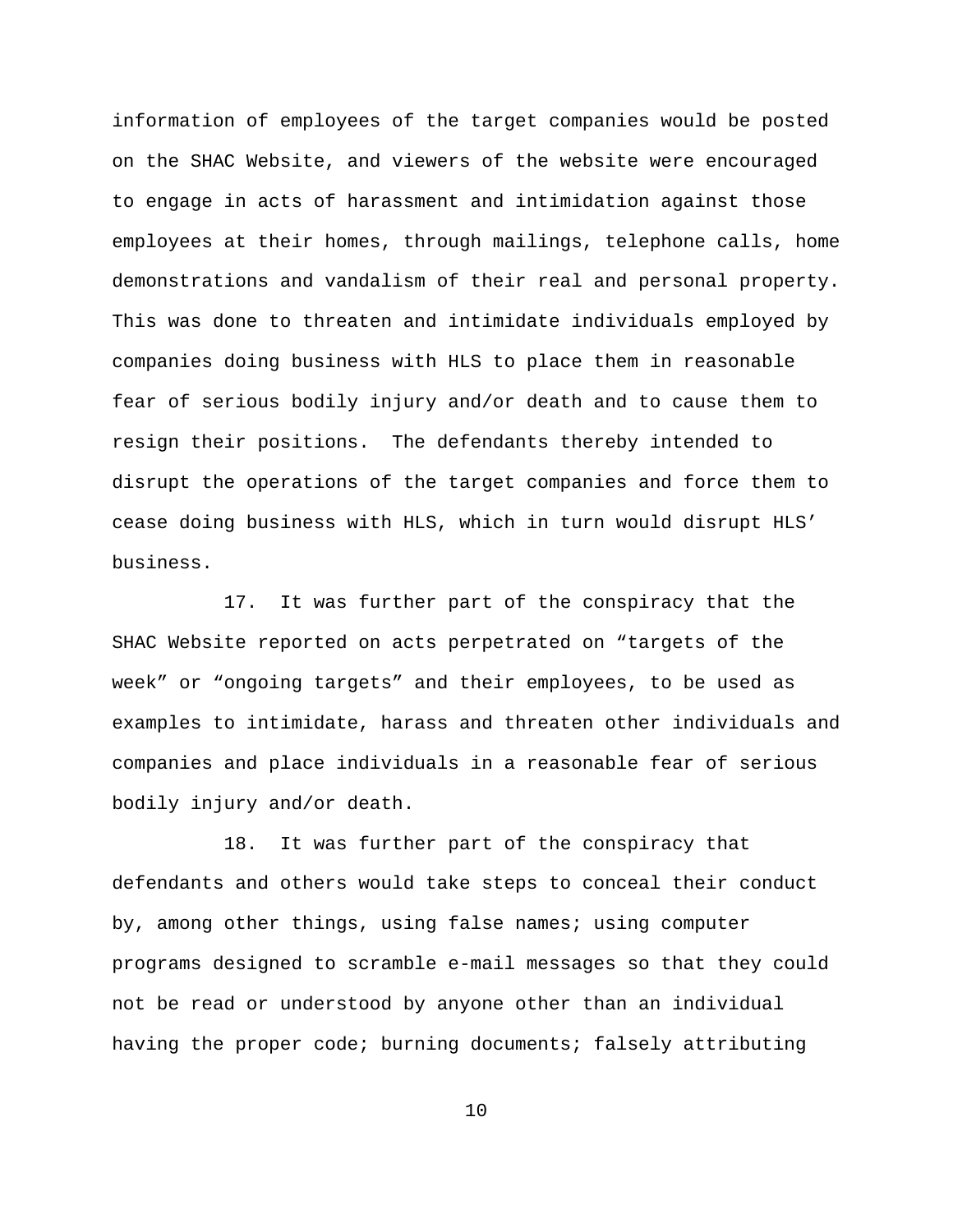conduct to other entities; and using computer software to wipe information from computer hard drives.

#### OVERT ACTS

In furtherance of the conspiracy and in order to effect its object, the following acts were committed in the District of New Jersey and elsewhere:

#### I. THE ATTACKS ON HLS AND ITS EMPLOYEES

19. On or about February 15, 2001, the SHAC Website posted an announcement which stated in part: "we'll be at their offices, at their doorsteps, on their phones or in their computers. There will be no rest for the wicked."

20. On or about March 6, 2001, the SHAC Website listed the "top 20 terror tactics" that could be used against organizations and individuals in order to harm HLS and ultimately cause it to shut down.

21. On or about March 31, 2001, after the SHAC Website postings described above, protesters appeared at the New Jersey residence of HJ, an HLS employee, and banged on the windows and doors at his home.

22. On or about April 2, 2001, after the SHAC Website postings described above, rocks were thrown through windows of HJ's home; one of the cars in HJ's driveway was overturned and vandalized; and a second car in HJ's driveway was also vandalized.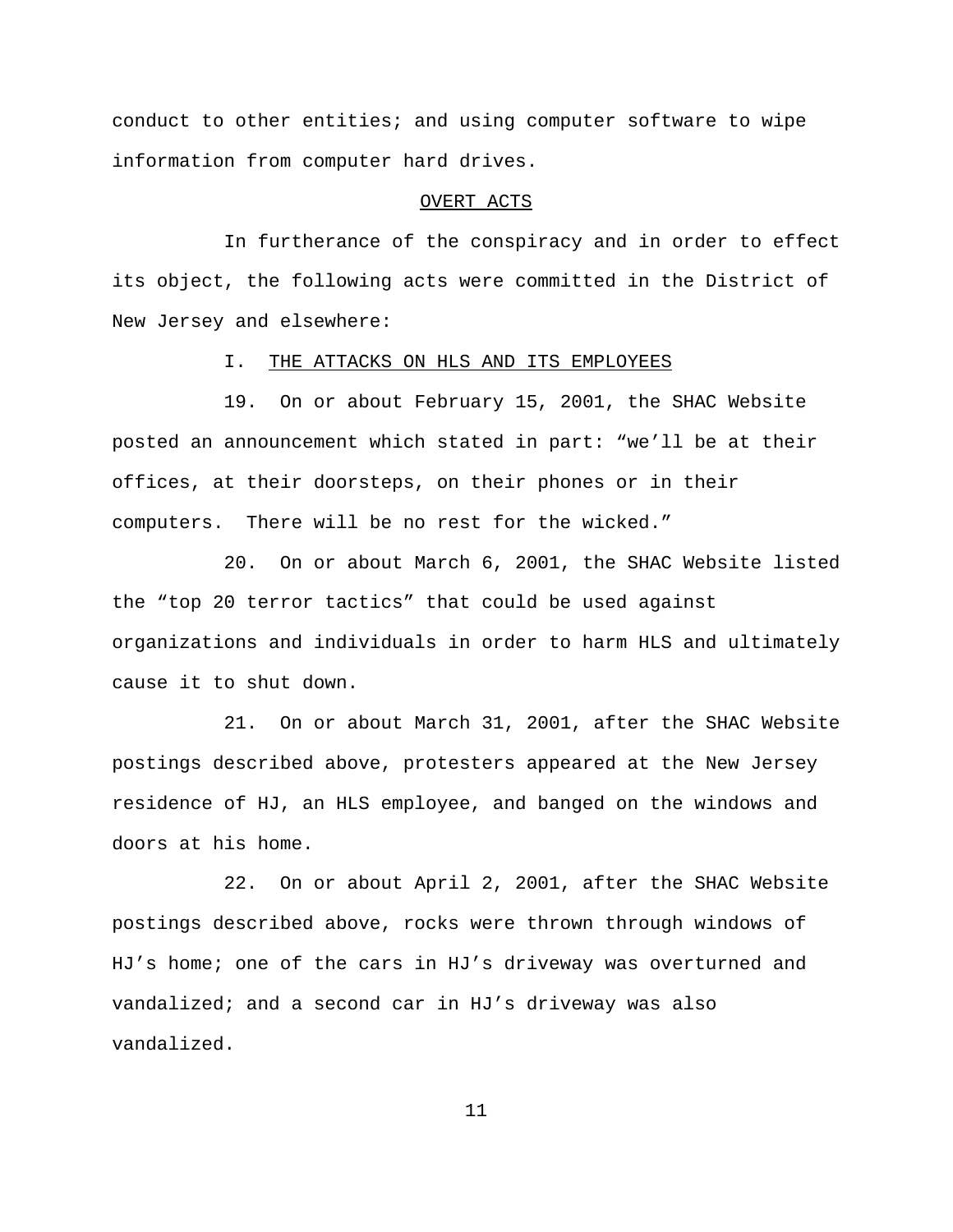23. After the May 30, 2001 attack on the home of DD, the SHAC Website posted names and home addresses of HLS employees and stated with respect to DD that his home "was visited several times, had car windows broke, tires slashed, house spray painted with slogans. His wife is reportedly on the brink of a nervous breakdown and divorce."

24. In or about June, 2002, the SHAC Website announced an electronic form of attack against HLS and posted a computer application designed to cause certain commands to be sent automatically to the HLS website.

25. In or about June, 2002, individuals using the above utility caused HLS' server to overload, rendering it, and hence the HLS website, inoperable.

26. On or about July 12, 2002, the SHAC Website announced that its "multi pronged attack on the workers, shareholders and clients" of HLS was being successfully carried out.

27. In or about October, 2002, the SHAC Website posted an announcement listing the home address and telephone number of CA, an HLS employee.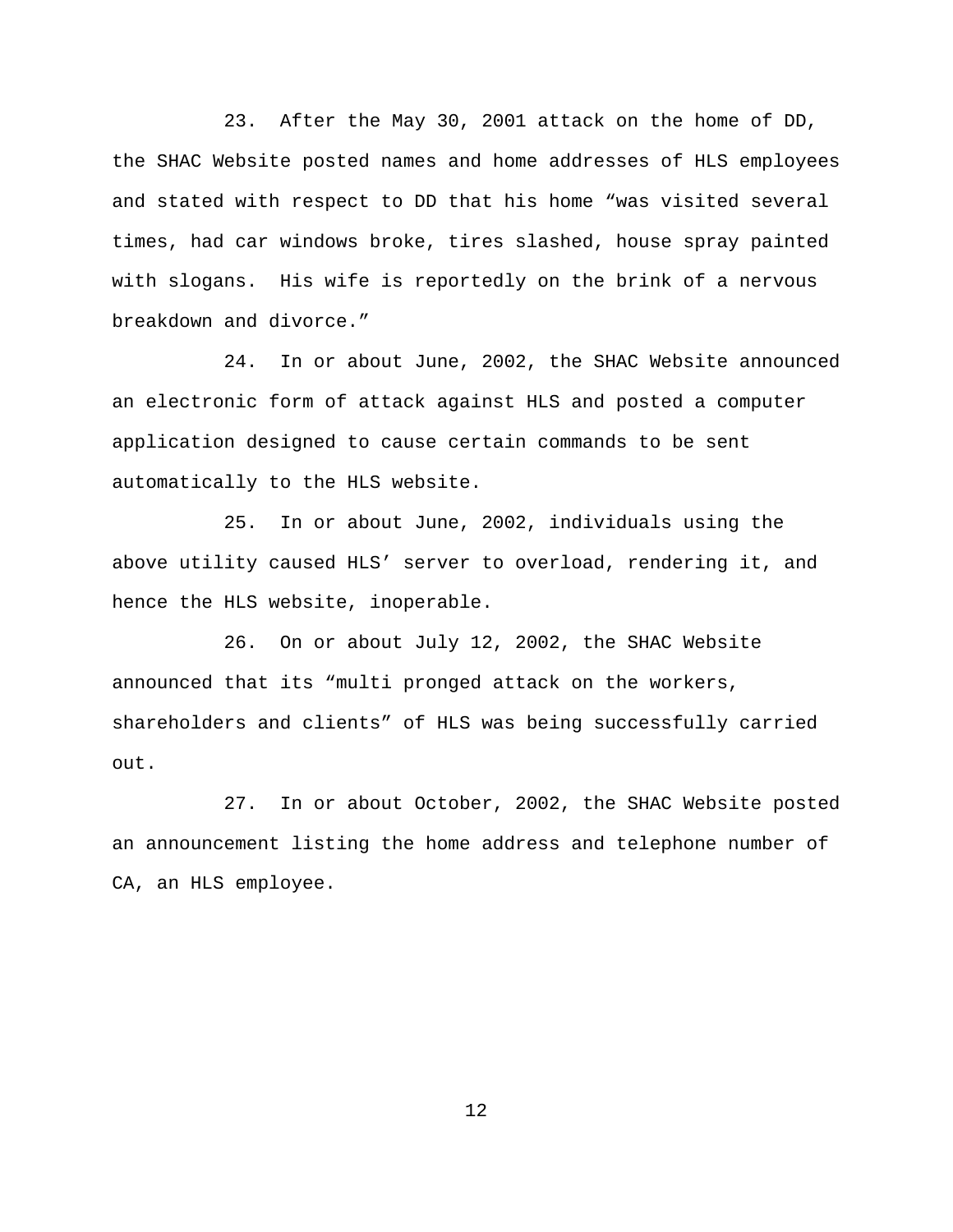28. On or about October 21, 2002, the SHAC Website posted an announcement relating to signs that were posted in and around the Princeton, New Jersey area, which referred to CA as "deluded and deranged" and listed her home address and telephone number.

29. On or about November 17, 2002, the SHAC Website posted an announcement stating, in part, that HJ and another HLS employee "resigned after months of pressure, including protests, property destruction, [and] phone blockades at home and work."

30. In or about December, 2003, individuals engaged in a "Distributed Denial of Service" against HLS known as a "Zombie Attack," which caused the HLS website to be inoperable.

31. In or about December, 2003, the SHAC Website reported on the "Zombie Attack" on HLS, attributing the attack to Russian computer hackers.

II. THE ATTACK ON S. INC.

32. In or about October, 2000, SHAC caused the website www.stephenskills.com to be launched in order to apply pressure on S. Inc. to cease doing business with HLS.

33. On or about February 28, 2001, the SHAC Website announced a successful electronic attack against S. Inc. which "saw over a thousand activists activate a floodnet program from their computers that enabled them to 'flood' S. Inc.'s website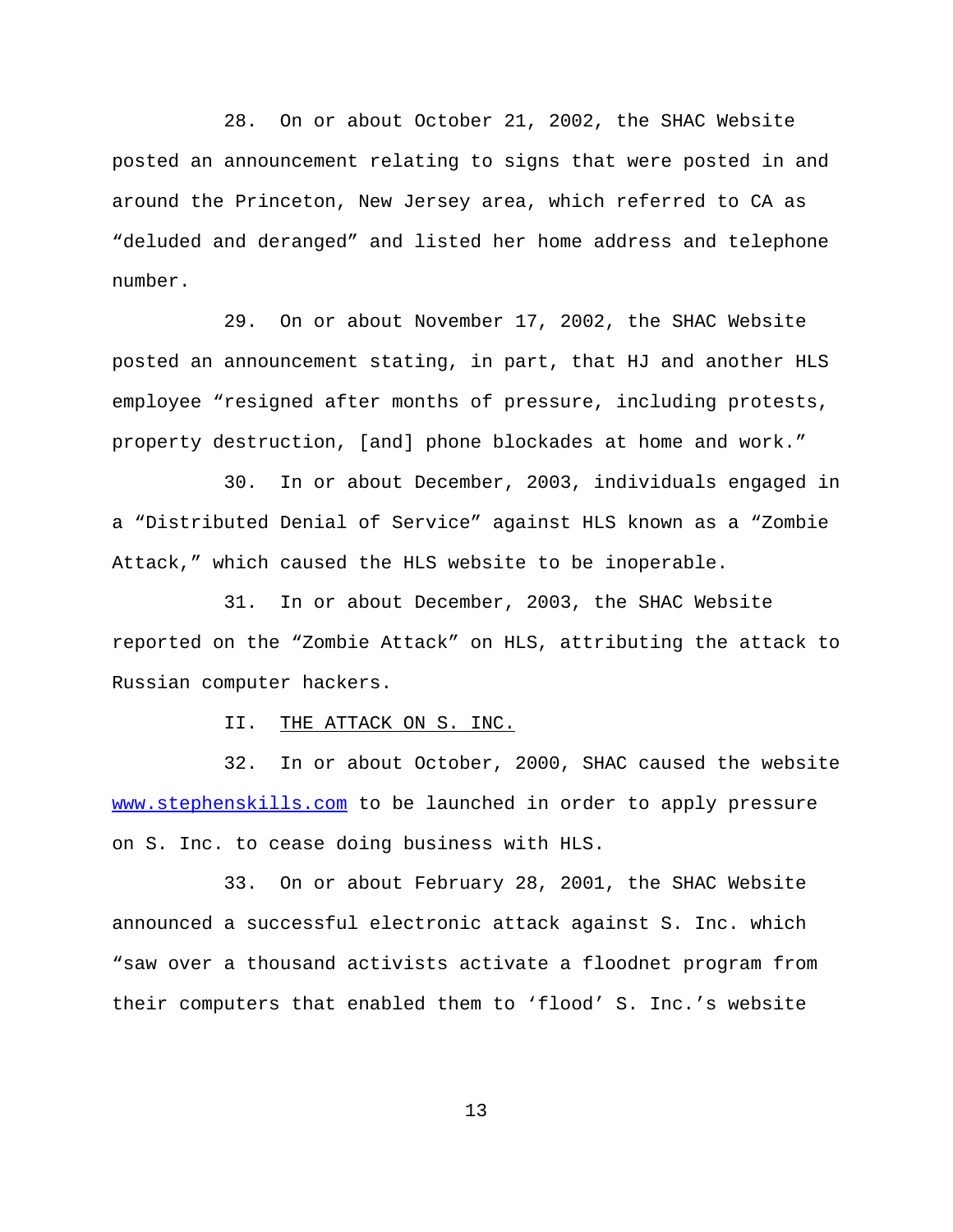several times per minute with download requests thereby slowing down and clogging up the system."

34. On or about January 3, 2002, the SHAC Website, claiming that it received an anonymous report, announced that the home of WS, the head of S. Inc., was vandalized in the early morning hours of January 3. Specifically, the web-posting stated that activists "jumped over his gate to gain access to the front of the house .... quickly smashed out his porch lights and windows, and as an alarm went off, plastered the front of his house with over 15 paint bombs .... then spray painted PUPPY KILLER on the sidewalk and ran off."

III. THE ATTACK ON M. CORP.

35. In or about March, 2002, the SHAC Website listed the names and addresses of various M. Corp. employees around the United States including SD and MR. In addition, the SHAC website listed, in certain instances, the home telephone numbers of M. Corp. employees; the names of their spouses; the names, ages and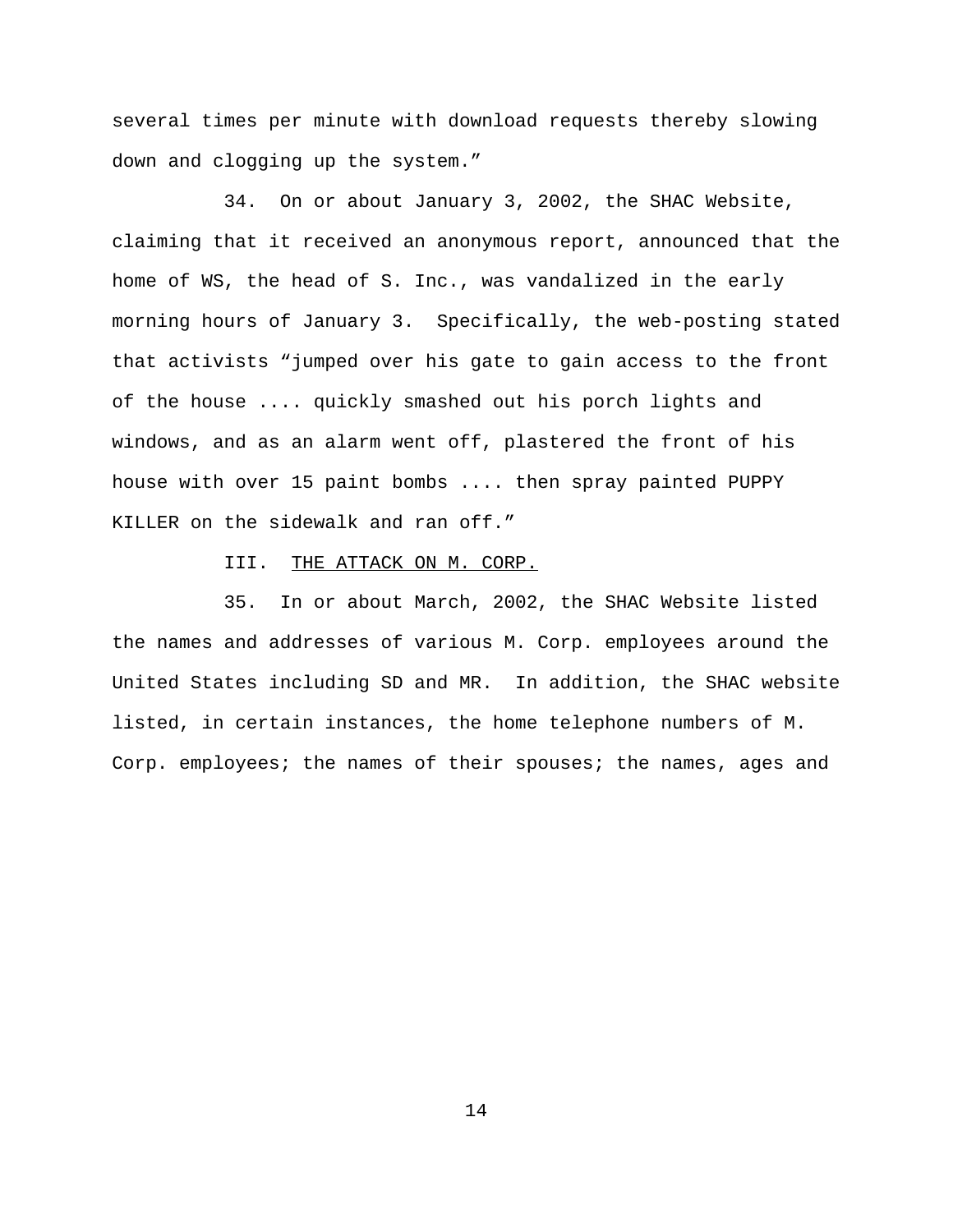dates of birth of their children; where these children attended school; license plate numbers of the employees' cars; and the churches that the employees and their families attended.

36. On or about March 9, 2002, the home of SD, an employee of M. Corp., was vandalized.

37. On or about March 10, 2002, the SHAC Website posted a report of the vandalism at the home of SD.

 38. On or about March 9, 2002, the home of MR, an employee of M. Corp., was vandalized.

39. On or about March 10, 2002 the SHAC Website posted a report of the vandalism at the home of MR.

40. On or about August 3, 2002 and dates thereafter, individuals harassed MH and protested at the home of MH, an employee of a subsidiary of M. Corp., whose home address had been posted on the SHAC Website.

41. On or about July 29, 2002, the SHAC Website announced that FT, a Director at M. Corp., was scheduled to be at the Lightpath Golf Tournament at the Meadowbrook Golf Club in New York from July 29 through August 4, 2002. The web posting also listed FT's home address and home telephone and fax number.

42. On or about July 30, 2002, the Meadowbrook Golf Club was vandalized; its putting greens were destroyed and the words "FT pup-killer wuz hea" were dug into the grass on one of the greens.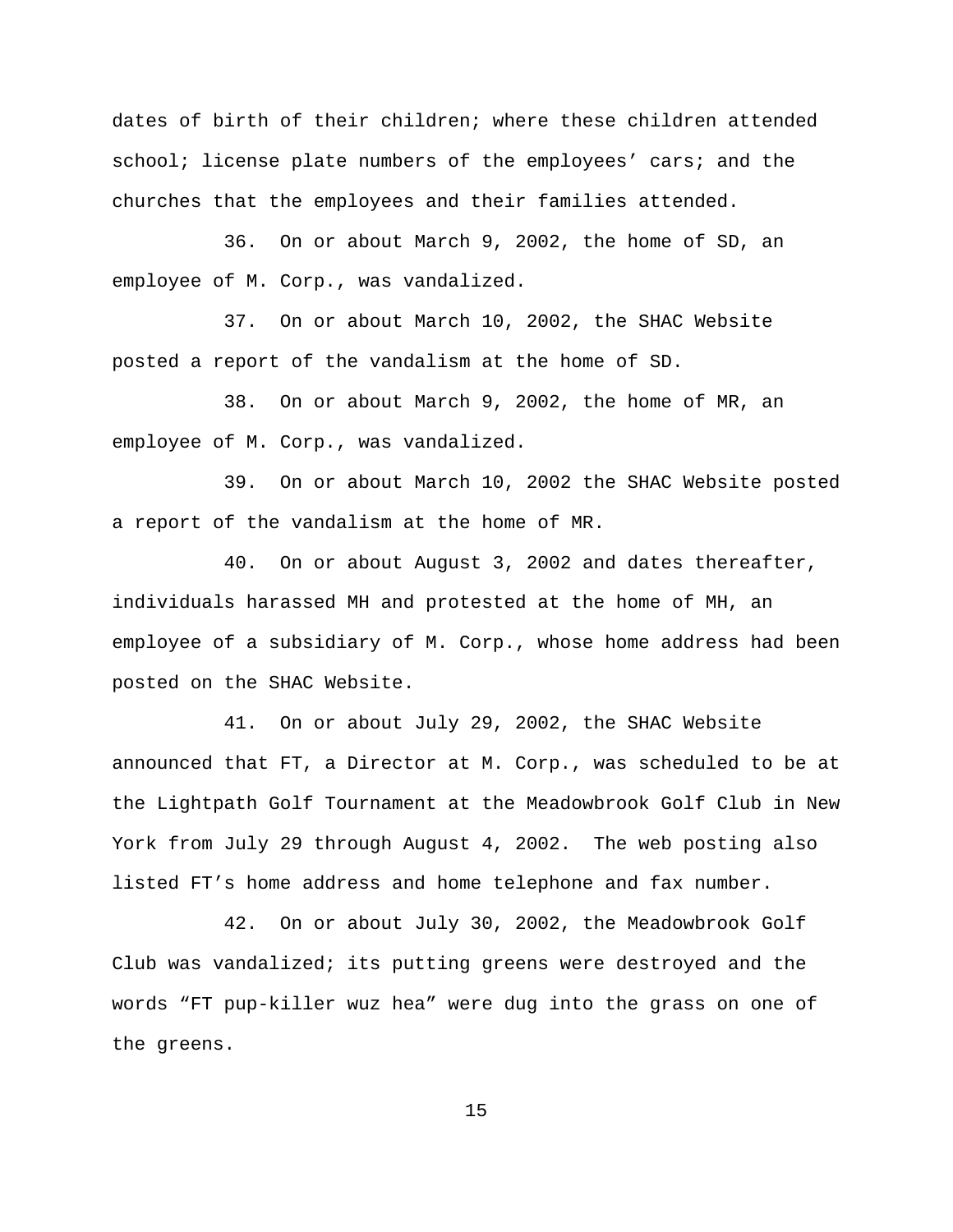43. On or about August 1, 2002, the SHAC Website posted the following message:

> The FT Commando Division of the Animal Liberation Front claims responsibility for the destruction of 4 greens and 4 holes at the Meadowbrook Golf Club/PGA Lightpath classic. FT, BMOC to M Corp., and his super friends /League of Justice wreaked havoc upon the course, sabotaging all of the PGA's week long tournement [sic]. The FT commandos dug 3 foot deep holes at 4 of the 18 holes, removed the metal casings and flags, scarred each putting green with different trenches and holes.

....

Damages from this action may in fact exceed hundreds of thousands of dollars between the damage to the well-maintained golf course, the disruption to the PGA event and to the club itself.

44. On or about September 17, 2002, the SHAC Website posted the following: "25 activists paid a visit to the posh Plandome home of FT, director at M. Corp.... Chants of 'blood money! - his beach!, blood money! - his pool!, blood money! - his yacht!' and bullhorn speakouts describing his role in the murder of 500 animals daily drove neighbors out of their houses to see what was all the commotion...."

45. On or about September 19, 2002, individuals vandalized the home of FT, spray painting the words "murder," "leave town," and "M\*\*\* pull out of HLS" on his and his neighbor's property.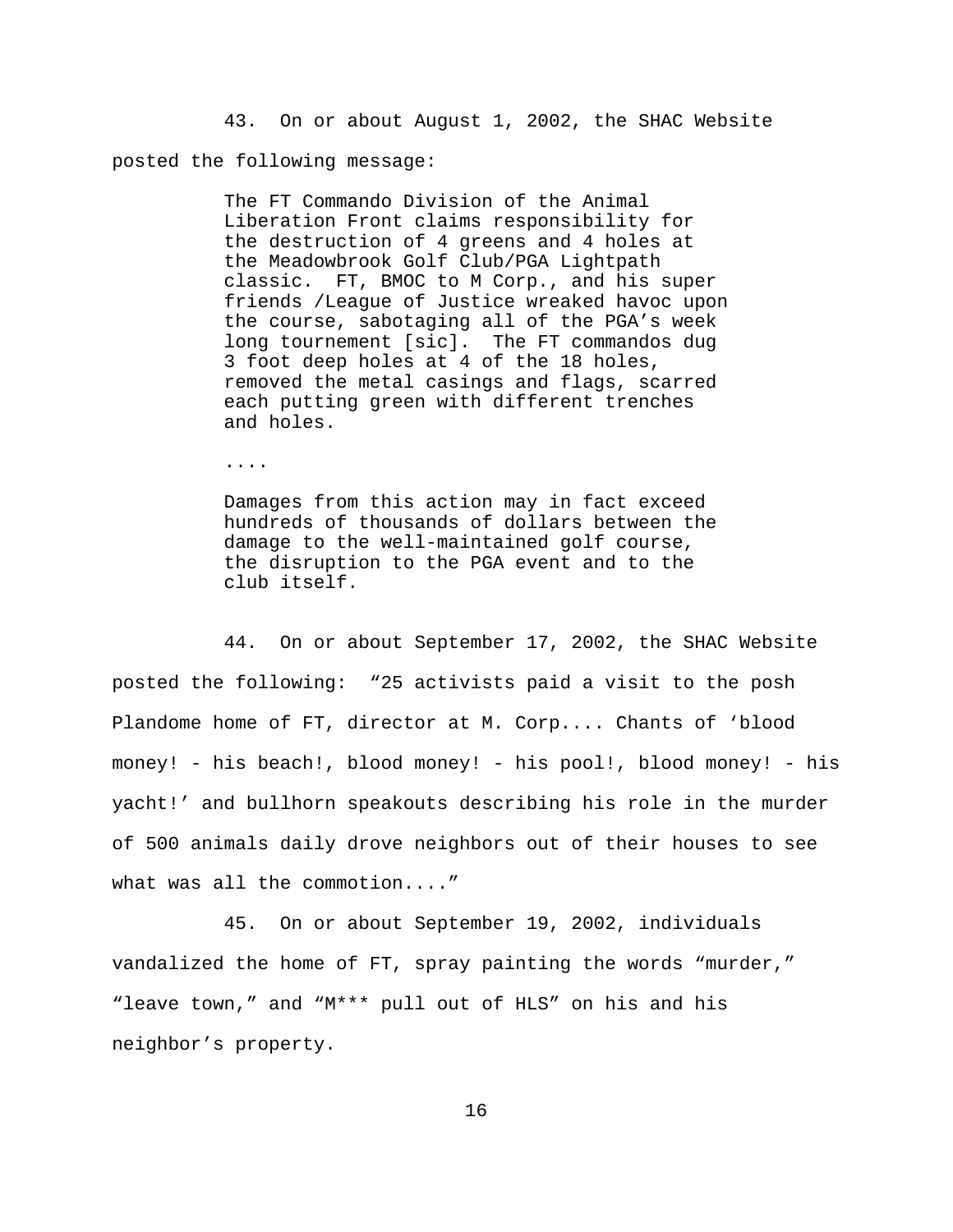46. On or about September 21, 2002, the SHAC Website posted the following:

> Last evening members of the Animal Liberation Front, paid a visit to the home of FT, honorary director to M Corp. We have been monitoring the protection and home for quite some time now, FT we were well aware of the security patrols at your home, the guards and their shift changes and the fact that last week they cut the security from 24 hrs. a day, every day, to fri/sat/Sunday and then decided to go back to full time security. Did you think that armed guards or the installation of motion sensors, cameras, lights, and steel grating around your basement windows would somehow make the animal liberation movement go away? Of course not!

> Last evening we waited for your security guard to fall asleep then went right in under their noses and got to painting, leaving your house a red bloody mess, just like your hands!

FT's home was donned with anti-HLS and ALF slogans, the words "killer" and "murderer leave town" can be seen all the way across the harbor.

The posting went on to threaten that this was "only the

beginning."

47. On or about June 15, 2002, individuals vandalized the home of RH, an employee of M. Corp.

48. On or about August 10, 2002, members of the conspiracy, including defendant LAUREN GAZZOLA, assembled outside the home of RH, an employee of M. Corp. and, using a megaphone, threatened RH, his wife and family with burning down their home.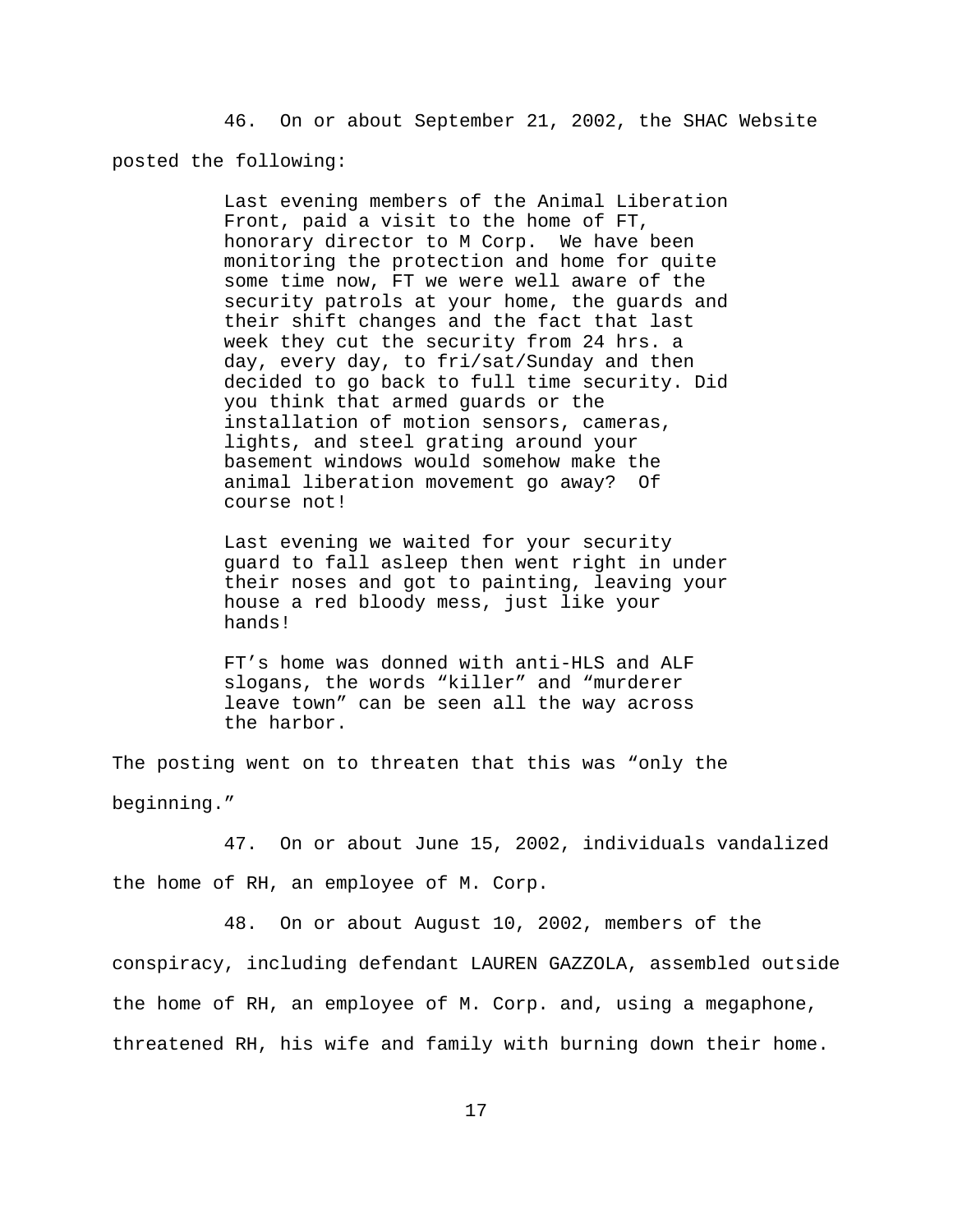49. On or about August 11, 2002, SHAC Website posted a report of the demonstration at the home of RH.

50. On or about April 21, 2002, individuals assembled outside the home and on the deck and private property surrounding the home of ML, an M. Corp. employee. The demonstrators banged on the home and its windows, and shouted that they knew where ML worked, knew where ML lived and would be back.

51. On or about July 10, 2002, a smoke bomb was set off at the offices of a subsidiary of M. Corp. in Seattle, Washington causing the evacuation of a high-rise office tower, and a second smoke bomb was set off at the offices of M. Corp. in Seattle, Washington, causing the evacuation of that high-rise office tower as well. After these events, the SHAC Website posted a report about the smoke bomb attacks.

# IV. THE ATTACK ON Q

52. On or about October 23, 2001, an e-mail was sent to animal rights activists targeting Q as an "hls: Investor of the week." The e-mail also listed personal information regarding PQ, a principal of Q, including his home address; home telephone number; the address of his vacation home and its telephone number; the make and license plate number of his automobile; a description of him and his wife; the name of his dog; and his brother's name, address and home telephone number. The e-mail stated: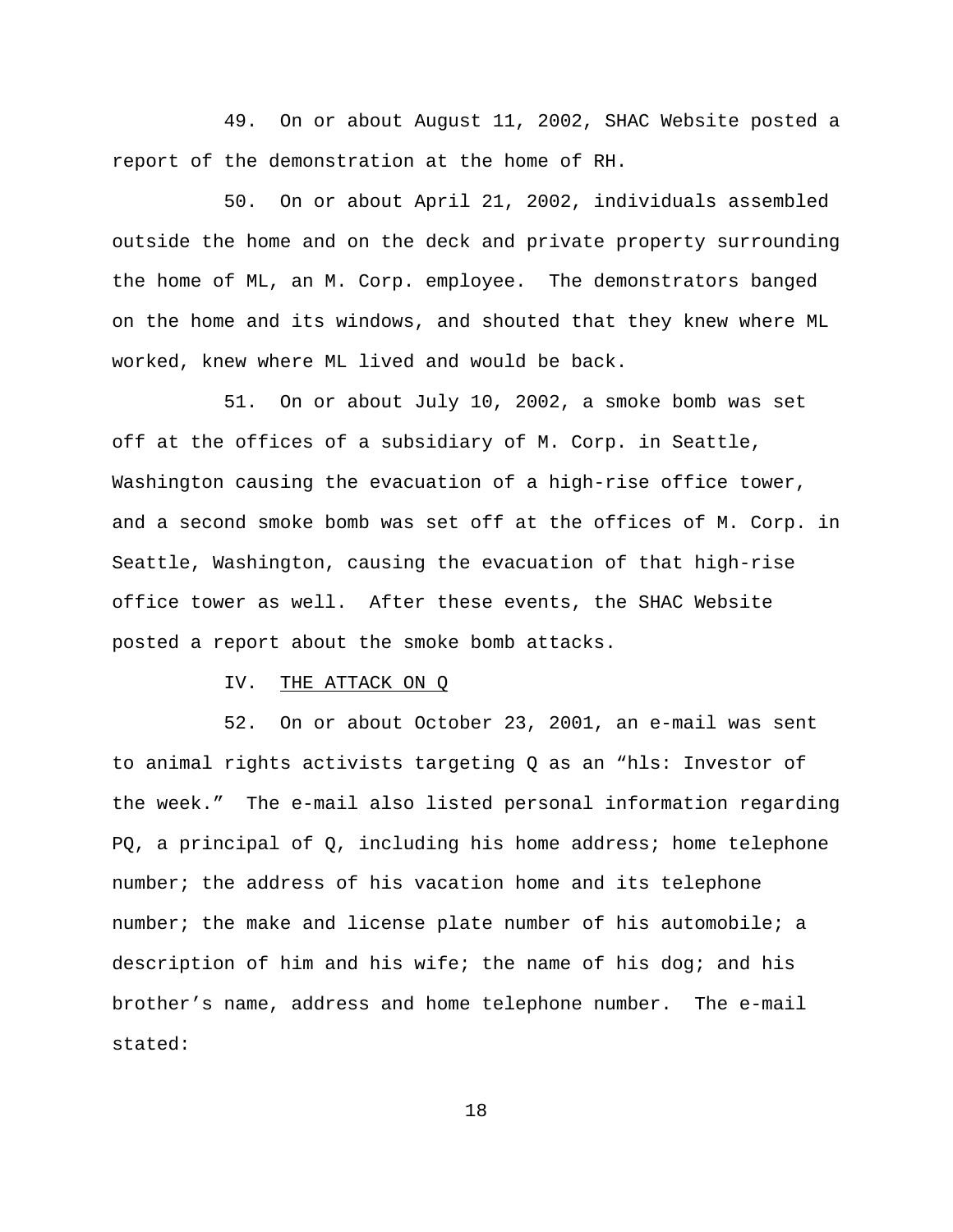Now more than ever, we need to hit hls's other two original investors who have callously stood by the lab through two damning undercover investigations. In the Financial Times article P\*\*\*\*\* Q\*\*\*\*\*\* is quoted as saying, 'We have received a lot of harassment, but it hasn't changed our position." Since both have been listed as Investor of the Week before and have not budged from their backing of animal cruelty, we have decided to be more stern in our tactics and strategic in our focus. Below is not only the contact information for Q's office but also personal information anonymously leaked to SHAC-USA that include the phone numbers and addresses of his homes.

53. On or about February 3, 2002, individuals broke windows and splashed paint at the building where PQ resided.

54. In or about February, 2002, the SHAC Website reported the vandalism that occurred at the residence of PQ.

V. THE ATTACK ON W. CORP.

55. In or about July, 2001, the SHAC Website listed W. Corp. as a Market Maker of the Week, thereby targeting W. Corp. for direct action.

56. On or about July 11, 2001, in a matter of hours over 2 million e-mails were sent through W. Corp.'s computer. This barrage of e-mails compromised the computer server and caused damage to W. Corp.'s operations.

57. On or about September 10, 2002, W. Corp. received a letter from SHAC, signed by Angela Jackson, an alias utilized by defendant LAUREN GAZZOLA, requesting written confirmation that W. Corp had ceased as a Market Maker of HLS stock stating: "If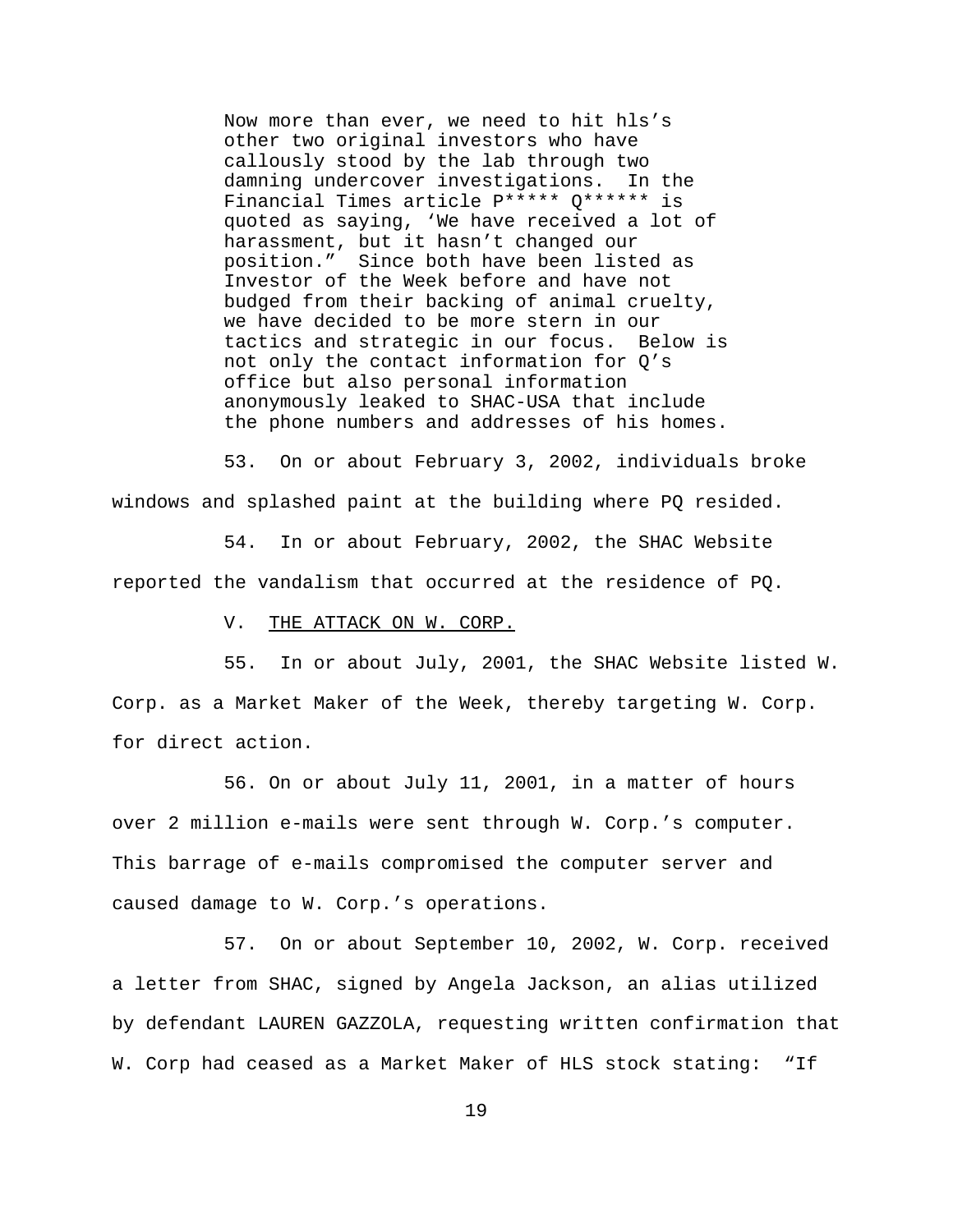we can obtain a statement, on company letterhead confirming that [W. Corp.] no longer acts as a Market Maker for LSRI, and has no intention of doing so in the future, we are happy to contact our supporters and confirm that the campaign against [W. Corp] has ended. This should bring a prompt end to the phone calls and faxes and e-mails your company is receiving."

VI. THE ATTACK ON BNY

58. From at least as early as in or about April, 2001, the SHAC Website listed BNY as a target.

59. On or about May 13, 2001, defendants KEVIN KJONAAS, LAUREN GAZZOLA, ANDREW STEPANIAN, DARIUS FULLMER and others appeared at the doorstep of BNY employee TP's home and shouted, cursed and threatened his wife.

60. After the May 13, 2001 verbal attack upon TP's wife, the SHAC Website reported the incident.

61. On or about July 24, 2001, the home of BR, a BNY employee, was vandalized and his boat was damaged. According to a SHAC press release: BR's "Amerikkkan Flag was lowered and discarded like the trash it is, and replaced with the only flag that matters, a pirate flag!"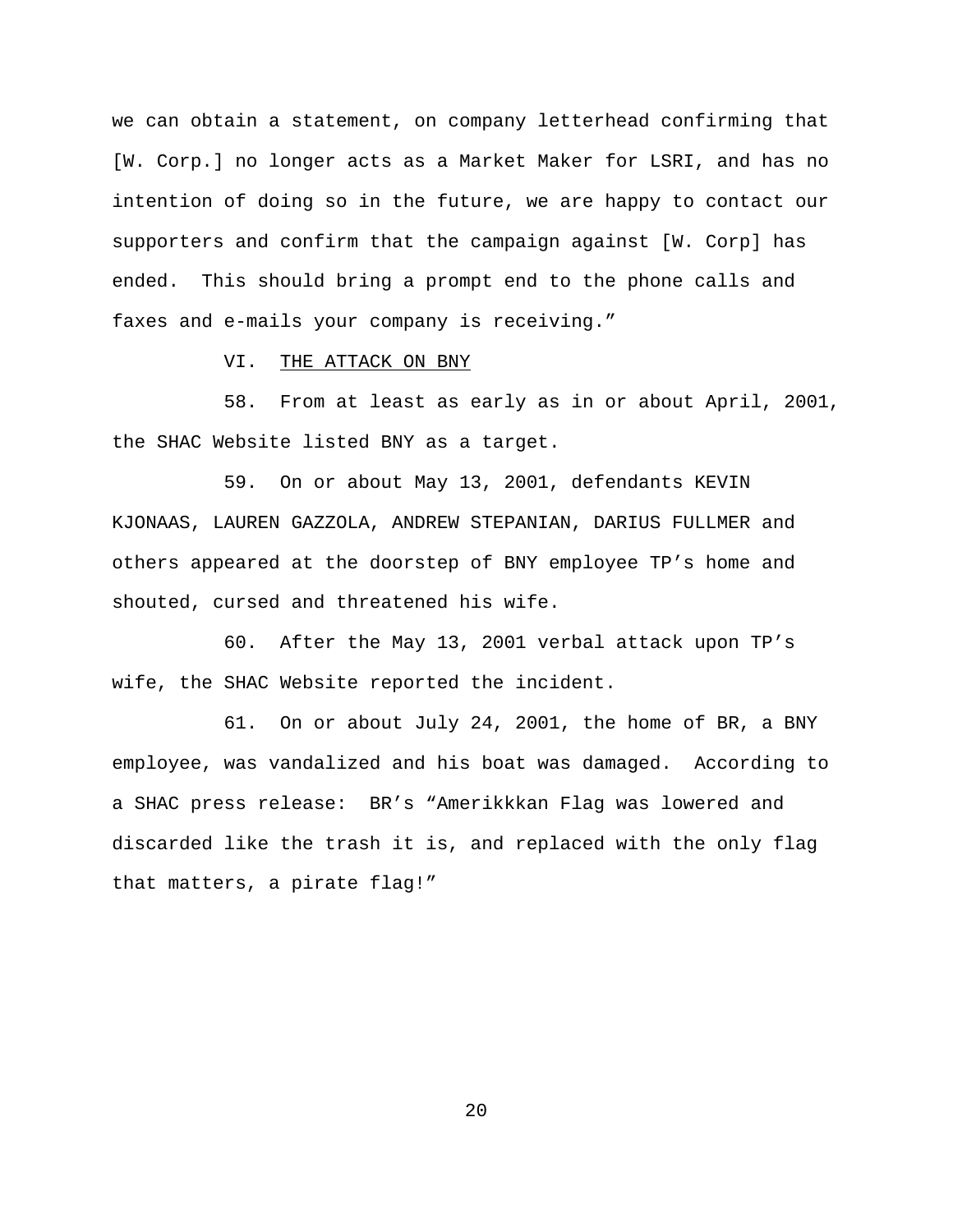VI. THE ATTACK ON C. CORP.

62. On or about May 29, 2003, the SHAC Website announced that C. Corp., a global pharmaceutical company, was a target of the SHAC campaign. Referring to C. Corp. employees, the SHAC Website stated: "We know where you are, we know what you look like we know where you socialize and best of all we know where you live!"

63. On or about August 18, 2003, the SHAC Website announced that animal rights activists had demonstrated at the home of KS, a C. Corp. employee, and that they had "swarmed her neighborhood, taking over her street..."

64. On or about August 21, 2003, the SHAC Website announced that animal rights activists had demonstrated at the home of KS and spent time "littered throughout her surrounding neighborhood, talking out on the bullhorn..."

65. On or about September 16, 2003, the SHAC Website announced that animal rights activists had demonstrated at the home of KS and stated "at about 12 am we bid him a fond goodnight and left questioning: So K\*\*\*\*, did you tuck your family into bed and explain why we were out there, or were you too cowardly to be home? Either way, we win. Because WE ALWAYS WIN."

66. On or about October 15, 2003, the SHAC Website posted the following:

> K\*\*\*\* "the killer" S\*\*\*\*\*\* of C. Corp.'s toxicology department has been infiltrated.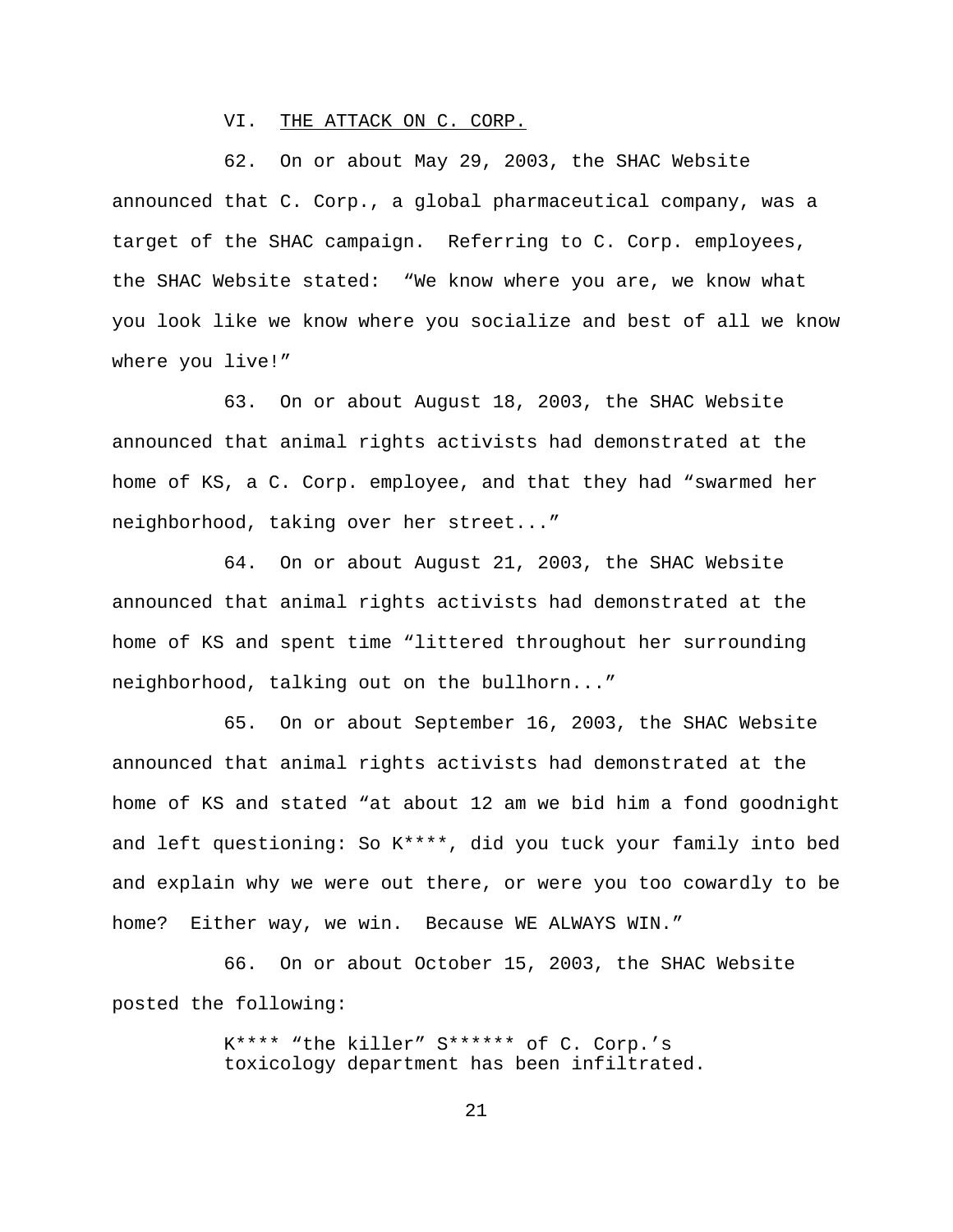She is a longtime treasurer of the Cascade Orienteering Club.... The Club's Officers; board members; co-ordinators, and members have all been written polite e-mails explaining the nature of K\*\*\*\* S\*\*\*\*\*\*\* dirty business. They were then asked for personal or embarrassing information on K\*\*\*\*. When no one responded in days they were bombarded with e-mails depicting K\*\*\*\* as the coldblooded killer she is. The Club's e-mail list had also been infiltrated, and now nothing is secret.

The web posting went on to list information about the club and its members including their names, home addresses, home telephone numbers and personal e-mail addresses.

67. On or about the late evening of May 15, 2003, and the early morning hours of May 16, 2003, animal rights activists protested at the home of AH with bullhorns.

68. On or about May 16, 2003, the SHAC Website posted a report of the demonstration at the home of AH stating:

> Very early this morning C[. Corp.] employees and board members woke up to the sounds of activists screaming though bullhorns, personal alarms blaring in the front yards and to find flyers with their pictures, names and addresses posted up around their neighborhoods exposing the sick animal killing scum that they are.

69. On or about August 18, 2003, individuals went to the home of AH and, pounded on her front door, rang her doorbell and shouting "open the door you fucking bitch."

 In violation of Title 18, United States Code, Section 43.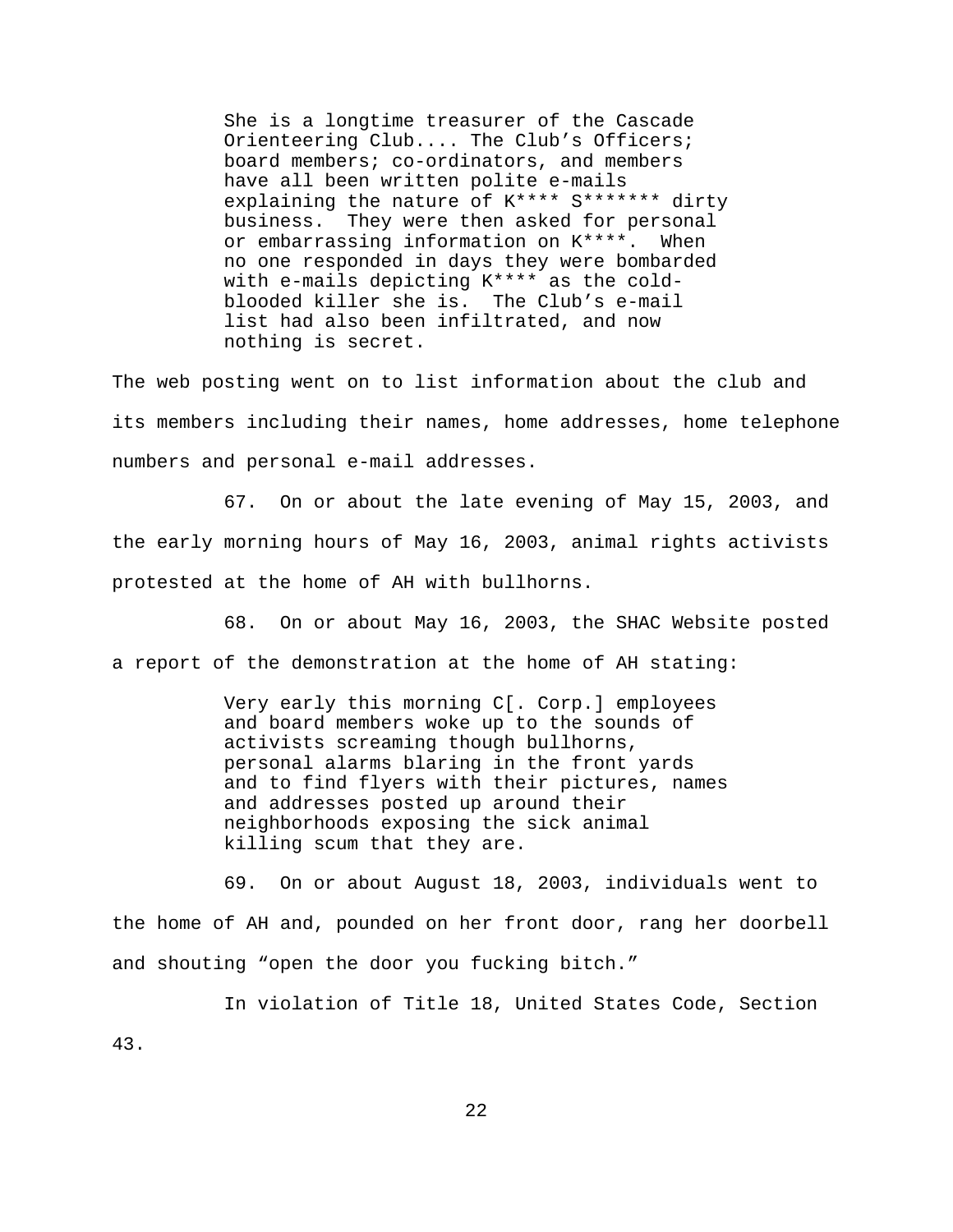#### COUNT TWO

 1. Paragraphs 1, 6, 9-14, 16-18, 36-39, 42, 49-51 of Count One of this Indictment are repeated and realleged as if fully set forth herein.

2. From at least as early as March, 2001 through in or about December, 2002 at Somerset, in the District of New Jersey, and elsewhere, the defendants

> STOP HUNTINGDON ANIMAL CRUELTY, USA, INC. KEVIN KJONAAS, a/k/a "Kevin Jonas," a/k/a "Steve Shore," a/k/a "Jim Fareer," LAUREN GAZZOLA, a/k/a "Angela Jackson," a/k/a "Danielle," and JACOB CONROY

did knowingly and wilfully combine, conspire and agree with one another and with others to use a facility in interstate and foreign commerce to engage in a course of conduct that placed a person, a member of the immediate family of that person, or a spouse or intimate partner of that person, in reasonable fear of death or serious bodily injury to any of the persons described above, with the intent to place a person in another State in reasonable fear of the death of, or serious bodily injury to, that person or any of the persons described above, contrary to Title 18, United States Code, Section 2261A(2).

3. Defendants and others committed overt acts in furtherance of the conspiracy as set forth in paragraphs 1, 6, 9- 14, 16-18, 36-39, 42 and 49-51 of Count One of this Indictment in order to effect its object.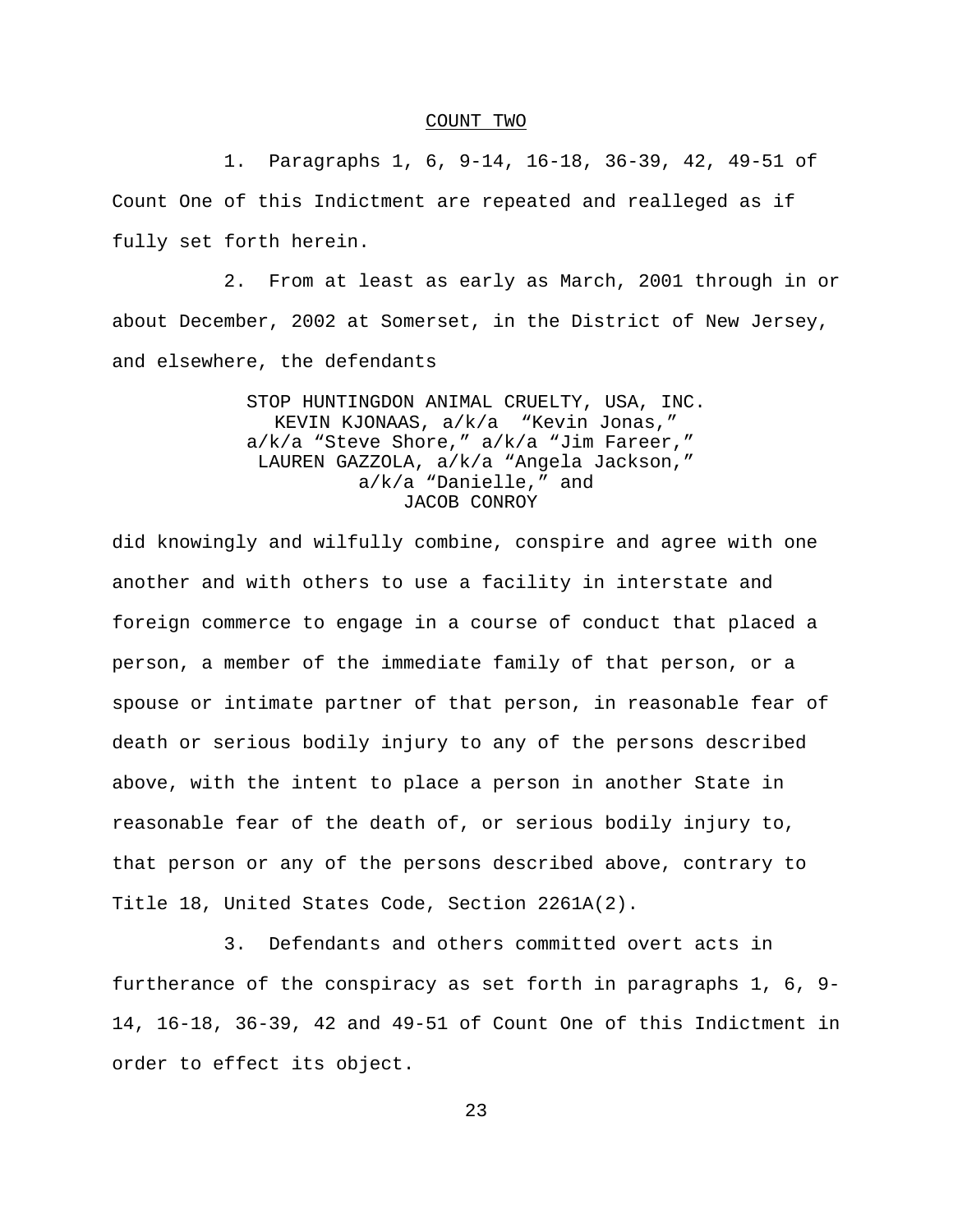In violation of Title 18, United States Code, Section 371.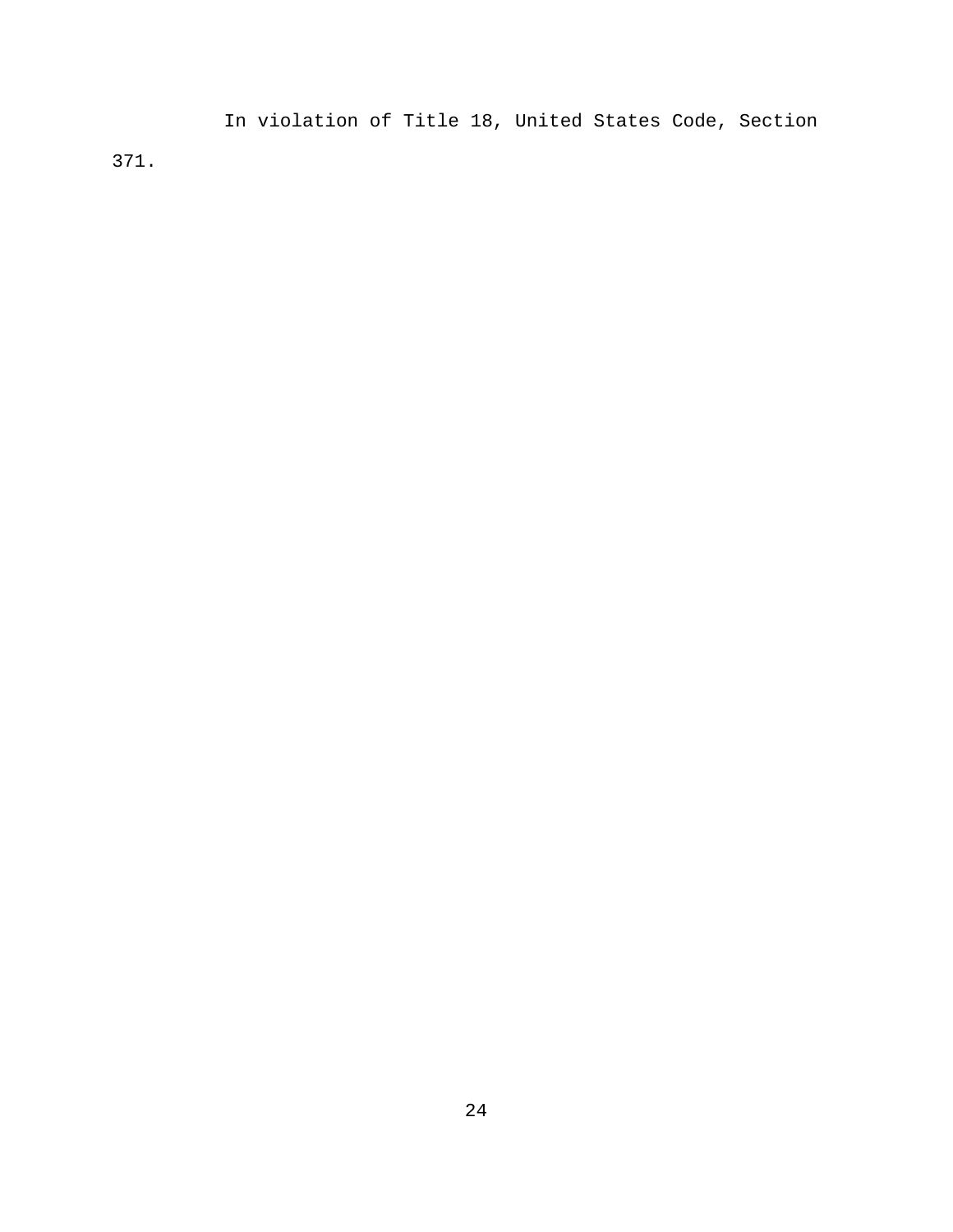### COUNT THREE

 1. Paragraphs 1, 6, 9-14 and 36-39 of Count One of this Indictment are repeated and realleged as if fully set forth herein.

2. From at least as early as March 9, 2002 through in or about December, 2002 at Somerset, in the District of New Jersey, and elsewhere, the defendants

> STOP HUNTINGDON ANIMAL CRUELTY, USA, INC. KEVIN KJONAAS, a/k/a "Kevin Jonas," a/k/a "Steve Shore," a/k/a "Jim Fareer," LAUREN GAZZOLA, a/k/a "Angela Jackson," a/k/a "Danielle," and JACOB CONROY

did knowingly and with the intent to place a person in another State in reasonable fear of death or serious bodily injury to that person, specifically SD, or a member of the immediate family of SD, or a spouse or intimate partner of SD, use a facility in interstate and foreign commerce to engage in a course of conduct that placed SD in reasonable fear of the death of, or serious bodily injury to, SD or a member of the immediate family of SD, or a spouse or intimate partner of SD.

In violation of Title 18, United States Code, Sections 2261A and 2.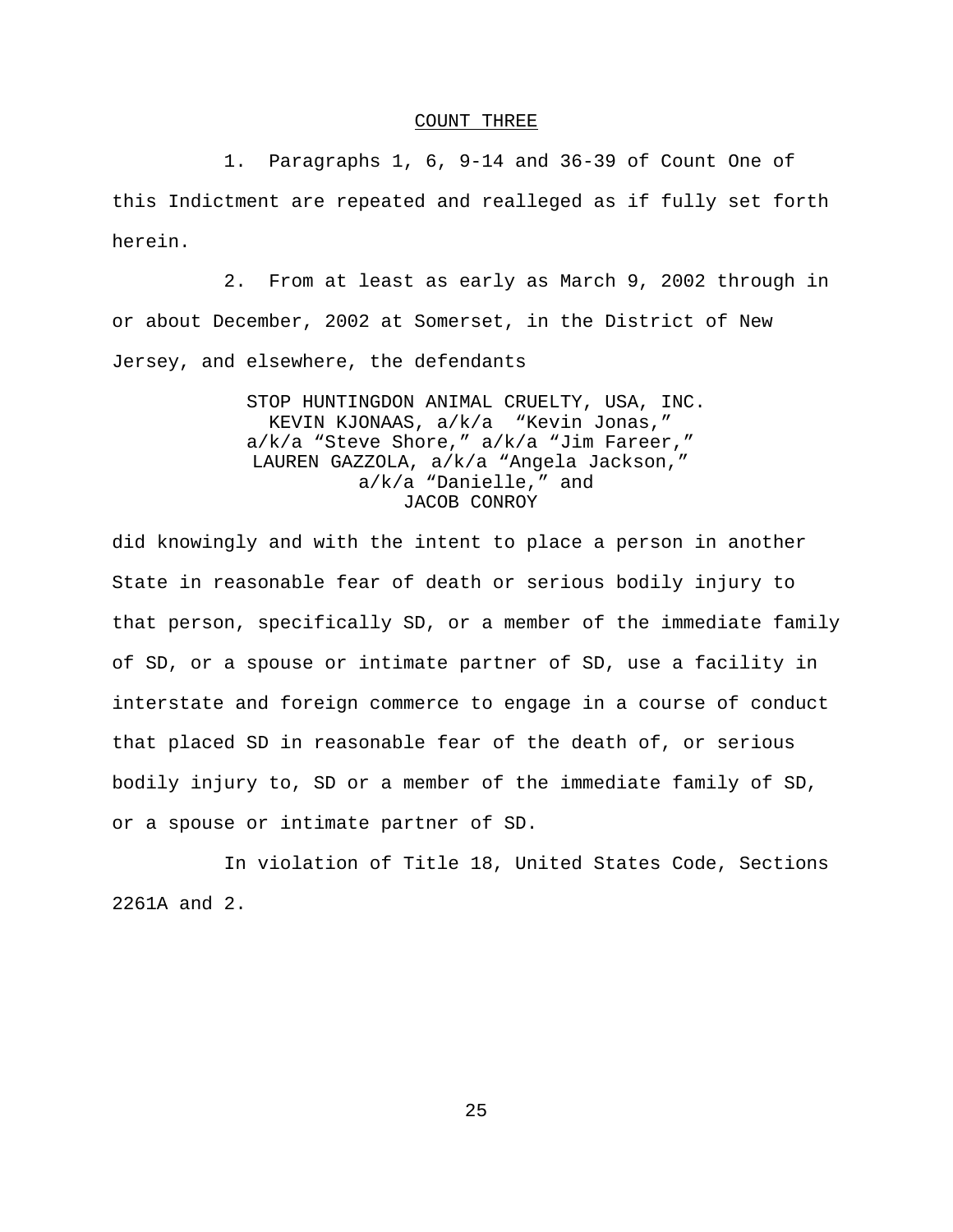### COUNT FOUR

 1. Paragraphs 1, 6, 9-14 and 42 of Count One of this Indictment are repeated and realleged as if fully set forth herein.

2. From at least as early as August 3, 2002 through in or about December, 2002 at Somerset, in the District of New Jersey, and elsewhere, the defendants

> STOP HUNTINGDON ANIMAL CRUELTY, USA, INC. KEVIN KJONAAS, a/k/a "Kevin Jonas," a/k/a "Steve Shore," a/k/a "Jim Fareer," LAUREN GAZZOLA, a/k/a "Angela Jackson," a/k/a "Danielle," and JACOB CONROY

did knowingly and with the intent to place a person in another State in reasonable fear of death or serious bodily injury to that person, specifically MH, or a member of the immediate family of MH, or a spouse or intimate partner of MH, use a facility in interstate and foreign commerce to engage in a course of conduct that placed MH in reasonable fear of the death of, or serious bodily injury to, MH or a member of the immediate family of MH, or a spouse or intimate partner of MH.

In violation of Title 18, United States Code, Sections 2261A and 2.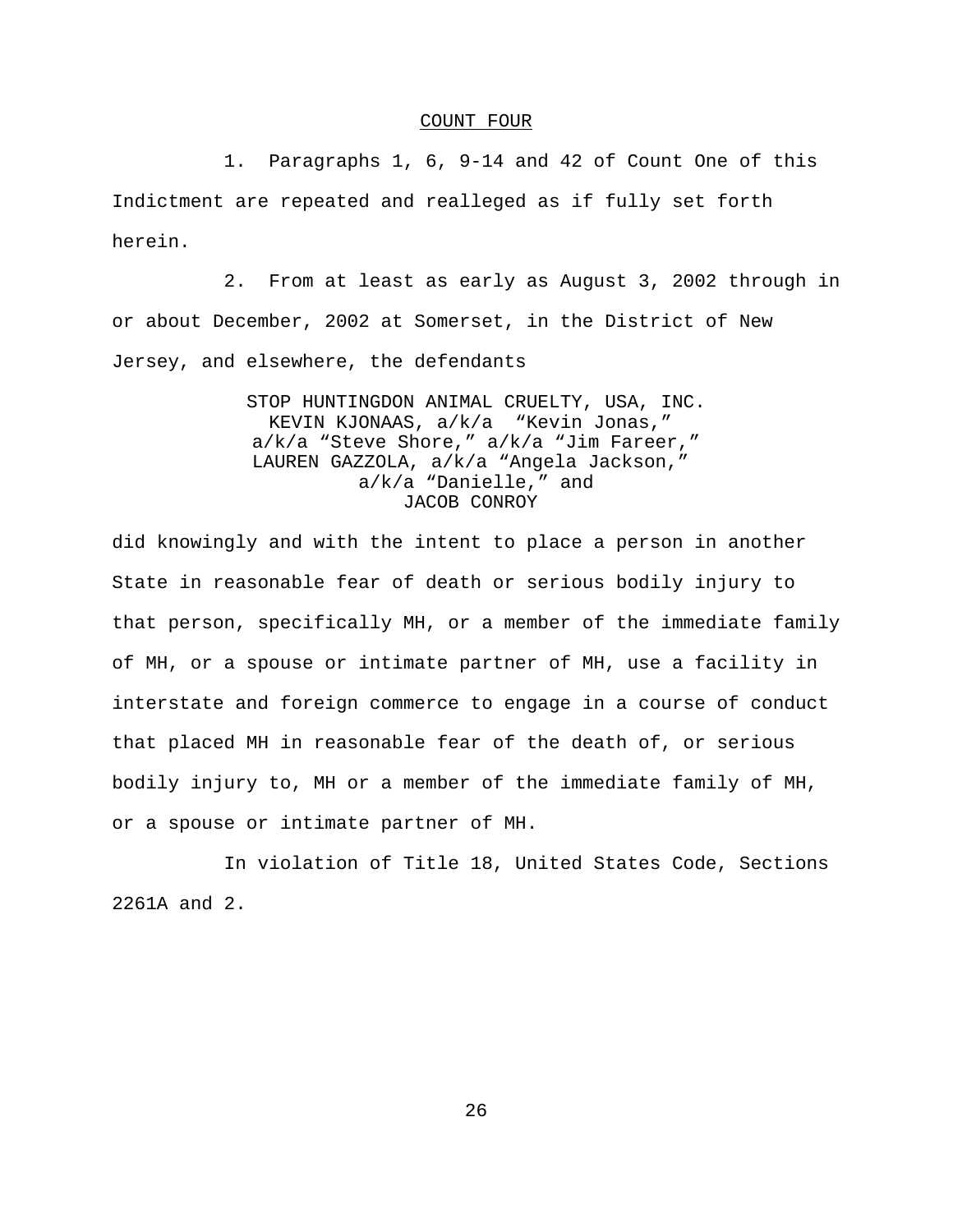### COUNT FIVE

 1. Paragraphs 1, 6, 9-14 and 49-51 of Count One of this Indictment are repeated and realleged as if fully set forth herein.

2. From at least as early as April 28, 2002 through in or about December, 2002 at Somerset, in the District of New Jersey, and elsewhere, the defendants

> STOP HUNTINGDON ANIMAL CRUELTY, USA, INC. KEVIN KJONAAS, a/k/a "Kevin Jonas," a/k/a "Steve Shore,"a/k/a "Jim Fareer," LAUREN GAZZOLA, a/k/a "Angela Jackson," a/k/a "Danielle," and JACOB CONROY

did knowingly and with the intent to place a person in another State in reasonable fear of death or serious bodily injury to that person, specifically RH, or a member of the immediate family of RH, or a spouse or intimate partner of RH, use a facility in interstate and foreign commerce to engage in a course of conduct that placed RH in reasonable fear of the death of, or serious bodily injury to, RH or a member of the immediate family of RH, or a spouse or intimate partner of RH.

In violation of Title 18, United States Code, Sections 2261A and 2.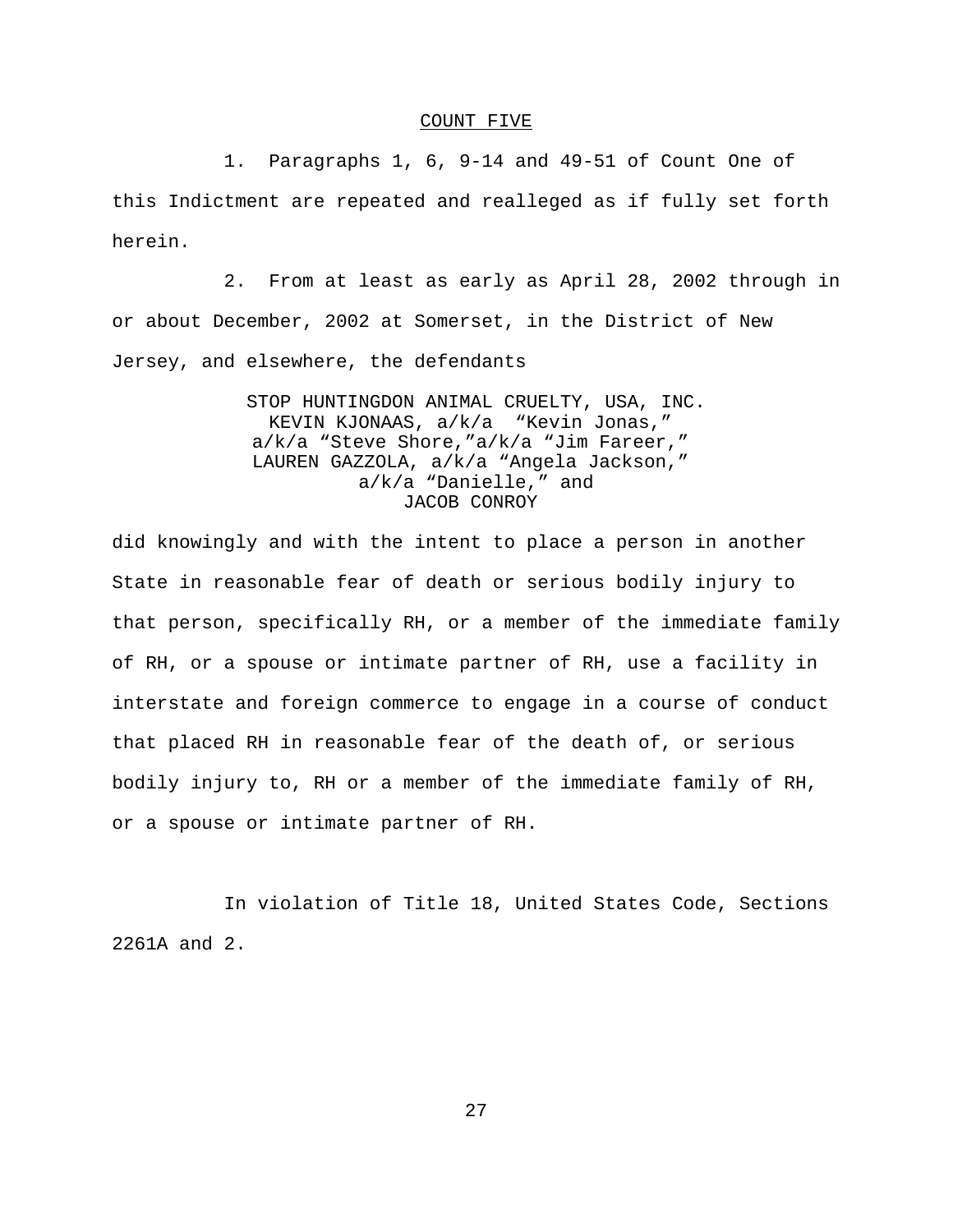### COUNT SIX

 1. Paragraphs 1, 6, 9-14, 16-18, 36-39, 42, 49-51 of Count One of this Indictment are repeated and realleged as if fully set forth herein.

2. From at least as early as October, 2001, through February, 2004 at Somerset, in the District of New Jersey, and elsewhere, the defendants

> STOP HUNTINGDON ANIMAL CRUELTY, USA, INC. KEVIN KJONAAS, a/k/a "Kevin Jonas," a/k/a "Steve Shore," a/k/a "Jim Fareer," LAUREN GAZZOLA, a/k/a "Angela Jackson," a/k/a "Danielle," JACOB CONROY, and JOSHUA HARPER

did knowingly and wilfully combine, conspire and agree with one another and with others to utilize a telecommunications device to abuse, threaten and harass persons at the called number and who received the communication without disclosing the identity of the person utilizing the telecommunications device and without engaging in conversation and communication, contrary to Title 47, United States Code, Section 223(a)(1)(C).

# OVERT ACTS

In furtherance of the conspiracy and in order to effect its object, the following acts in addition to the overt act set forth in paragraph 20 of Count One of this Indictment were committed in the District of New Jersey and elsewhere: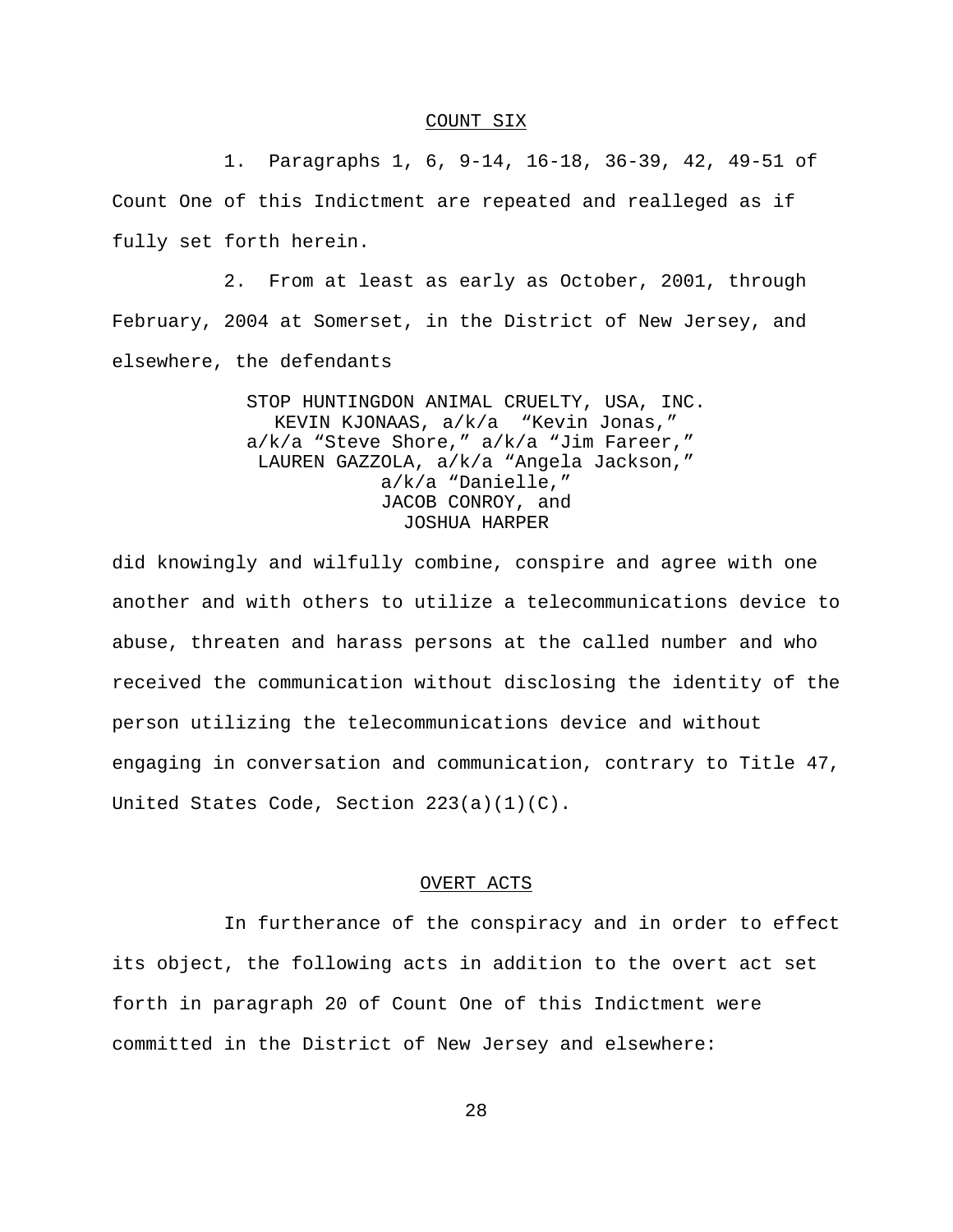3. In or about November, 2001, the SHAC Website posted the names and addresses, telephone numbers and facsimile numbers of various officers of S. Corp. along with a "hint" that "a great way to block the number you are calling/faxing from is to dial \*67 BEFORE you dial the number" noting it is "[g]reat for sending black faxes!"

 4. In or about May, 2002, the SHAC Website posted a calendar of events which included what it termed black fax Mondays on a series of Mondays in May, June and July, and which provided facsimile numbers of various targeted companies.

5. In or about July, 2002, the SHAC Website directed individuals who visited it to a section in the website where they could obtain black faxes.

6. On or about October 17, 2002, defendant Joshua Harper gave a presentation to a group of people in Seattle, Washington